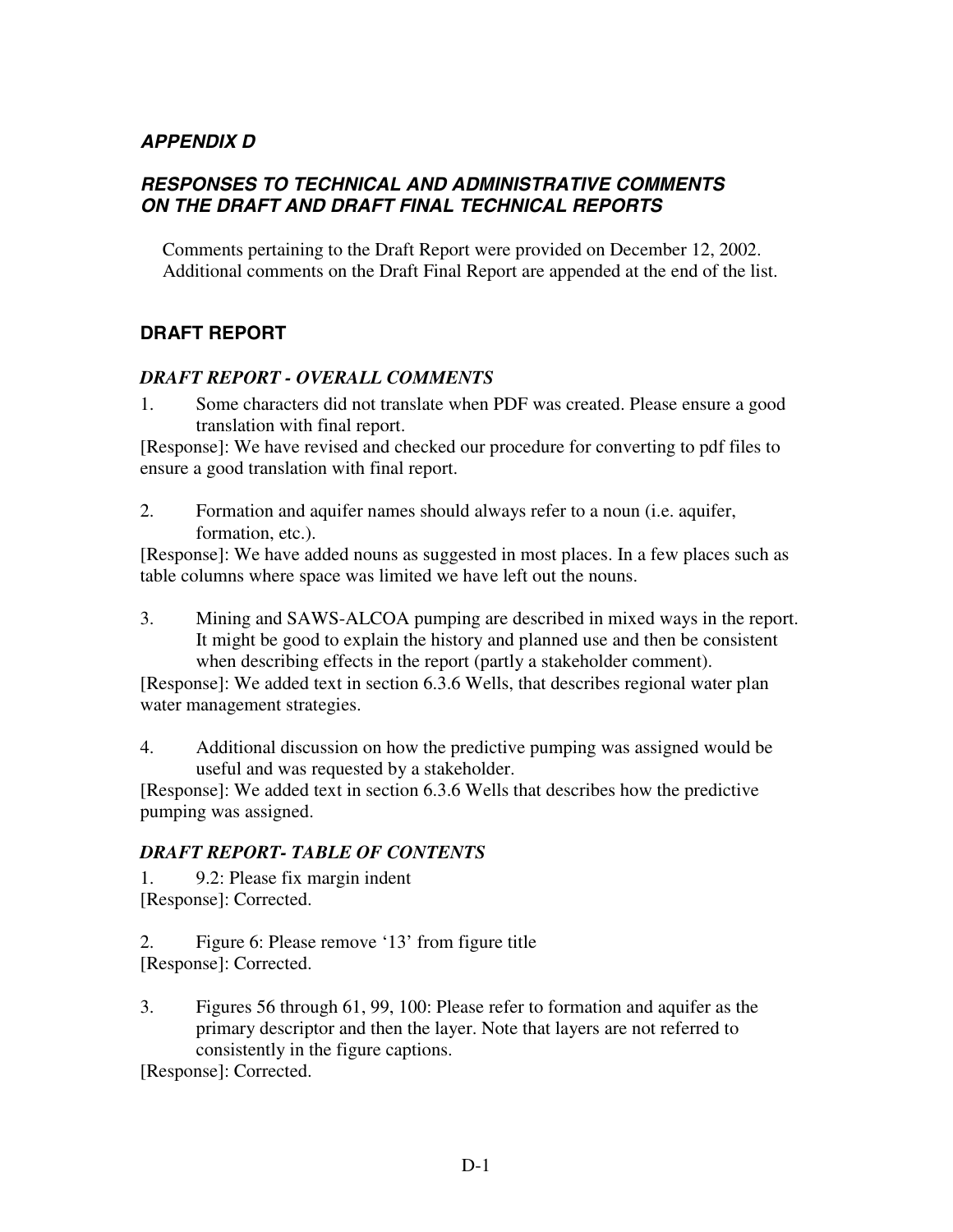4. Figure 62: 'aquifer' should be 'aquifers' [Response]: Corrected.

5. Figures 65, 66, 68, 84, 85, 86: Please add 'aquifer' after 'Simsboro' and 'Carrizo.' Note that 'Simsboro,' 'Carrizo,' 'Wilcox,' and other formation and aquifer names should be followed by aquifer or appropriate geologic name in the report. [Response]: Corrected.

6. Figure 70: Please include rest of caption [Response]: Corrected.

7. Figure 76: Please verify year. Appear that it should be 2000 instead of 1990. [Response]: Corrected.

# *DRAFT REPORT- ABSTRACT*

1. Page 1,  $1^{\text{st}}$  paragraph: "Groundwater withdrawal from the central part of the Carrizo-Wilcox…" Please define what you mean by 'central part.'

[Response]: Sentence added that states "This model covers the central section of the Carrizo-Wilcox aquifer as defined by the surface-water divide between the San Antonio and Guadalupe Rivers to the southwest and the surface-water divide between the Trinity and Neches Rivers to the northeast." Previous sentence revised to introduce the three models.

2. Page 1,  $2^{\text{nd}}$  paragraph: "...water-use survey estimates of historical and future groundwater withdrawals…" Water-use survey estimates apply only to historical withdrawals. Please change sentence to reflect this.

[Response]: "and future" was deleted.

# *DRAFT REPORT- 1.0 INTRODUCTION*

1. Page 4, 1st paragraph: See comment 40 under *DRAFT REPORT - SECTION 4.0: HYDROLOGIC SETTING*

[Response]: Text revised to say "Groundwater production is predominantly for municipal public-water supply, manufacturing, and rural domestic uses." These make up more than 50 percent of total withdrawal.

2. Page 4,  $2<sup>nd</sup>$  paragraph: "Groundwater availability is defined as the total amount of groundwater available from an aquifer under a predefined development scenario chosen by the Regional Water Planning Groups." This statement is not true. Please change.

[Response]: Text revised to "Estimating groundwater availability for the 50-yr planning period in Texas involves information on aquifer management goals, environmental issues, rules and regulations, and scientific understanding of how an aquifer works (Mace and others, 2001)."

3. Page 5,  $1<sup>st</sup>$  line: "....pumpage increased by from  $10,600$  ...." Please remove 'by.' [Response]: Corrected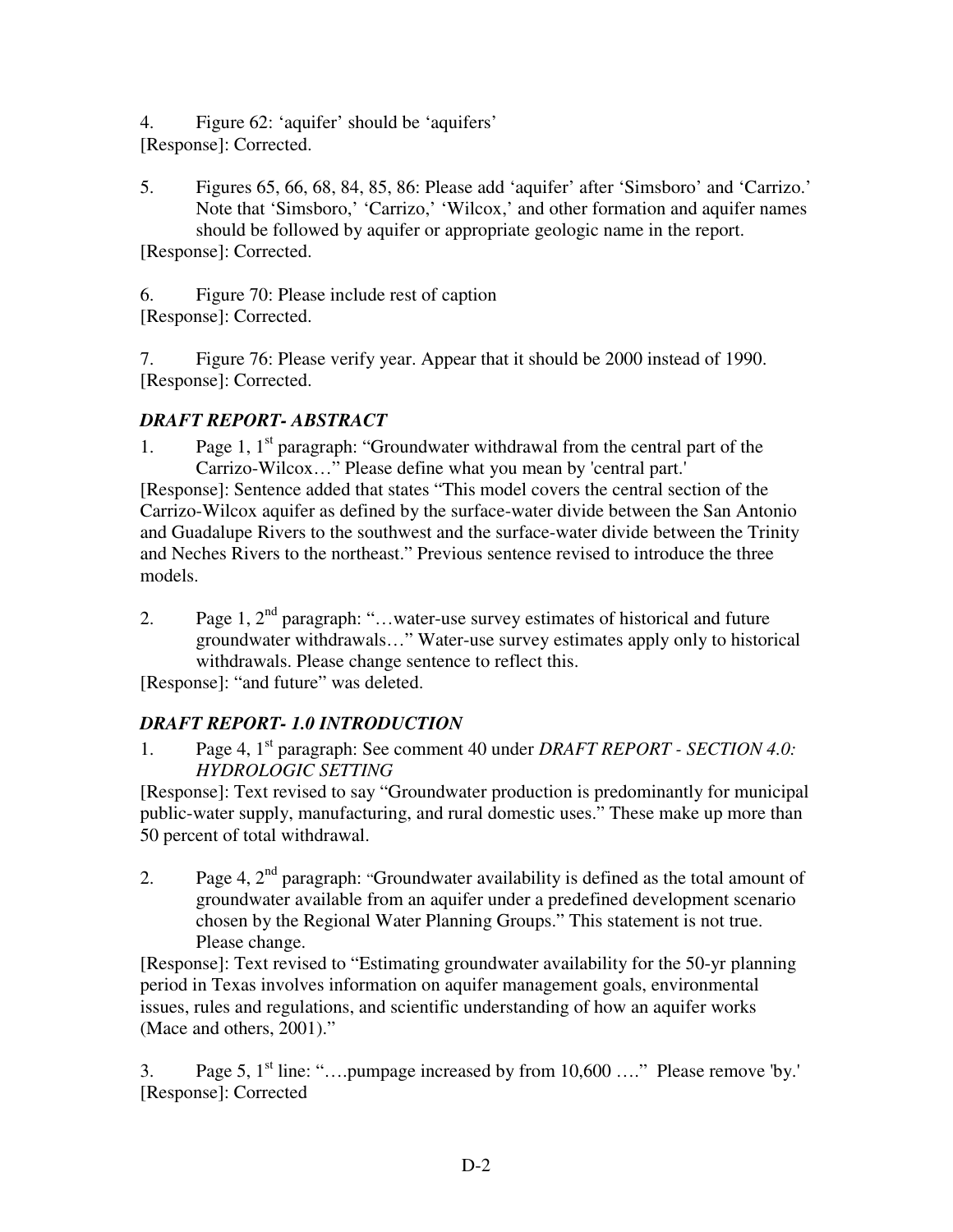4. Page 5,  $2<sup>nd</sup>$  paragraph: Please repair the bad break at end of paragraph between "the" and "Carrizo-Wilcox."

[Response]: Corrected

- 5. Page 5,  $3<sup>rd</sup>$  paragraph: Discussion on transient calibration and verification indicates that the quality of calibration and verification was assessed only by comparing simulated water levels to measured water levels at the end of the decades. However, there should have also been a comparison to water-level changes over time during the decades. Please change the sentence to reflect this. [Response]: Five calibration criteria were checked. Text has been revised to reflect this.
- 6. Page 5,  $3<sup>rd</sup>$  paragraph, discussion on projected pumping demands: The RWPGs did not provide projected pumping demands. The RWPGs provided projected demands and supplies with possible water management strategies. The TWDB did an analysis to assign the demands to groundwater and surface water sources. Please change this sentence to reflect this.

[Response]: Text revised to state that Groundwater withdrawal for the 50-yr period was derived from a TWDB analysis of the demands and supplies of surface water and groundwater, along with possible water management strategies, projected by the Regional Water Planning Groups.

7. Page 7,  $1<sup>st</sup>$  paragraph: Please change "stakeholder meetings" to "stakeholder advisory forums."

[Response]: Corrected

8. Page 7,  $2<sup>nd</sup>$  paragraph: Please list GCDs first and RWPGs second. [Response]: Corrected

# *DRAFT REPORT- 2.0 STUDY AREA*

1. Figure 5: Please add a date (as of…) to the figure. Note that several GCDs have been confirmed since the map was prepared.

[Response]: Corrected

2. Section 2.1, Page 14: Note that the predictive model requires the use of an average precipitation from 1960 to most recent data. Please add a description of this time period for precipitation.

[Response]: Text revised to state that since the steady-state model represents a long period of time (at least 100 yr), we assigned recharge for the steady-state calibration using a long-term average (1940 to 1997) precipitation, whereas or the predictive model we assigned a constant recharge rate for normal years using an average precipitation calculated from 1960 to 1997 data. This excludes the effect of the 1950s drought of record from the calculation of the normal year recharge rate.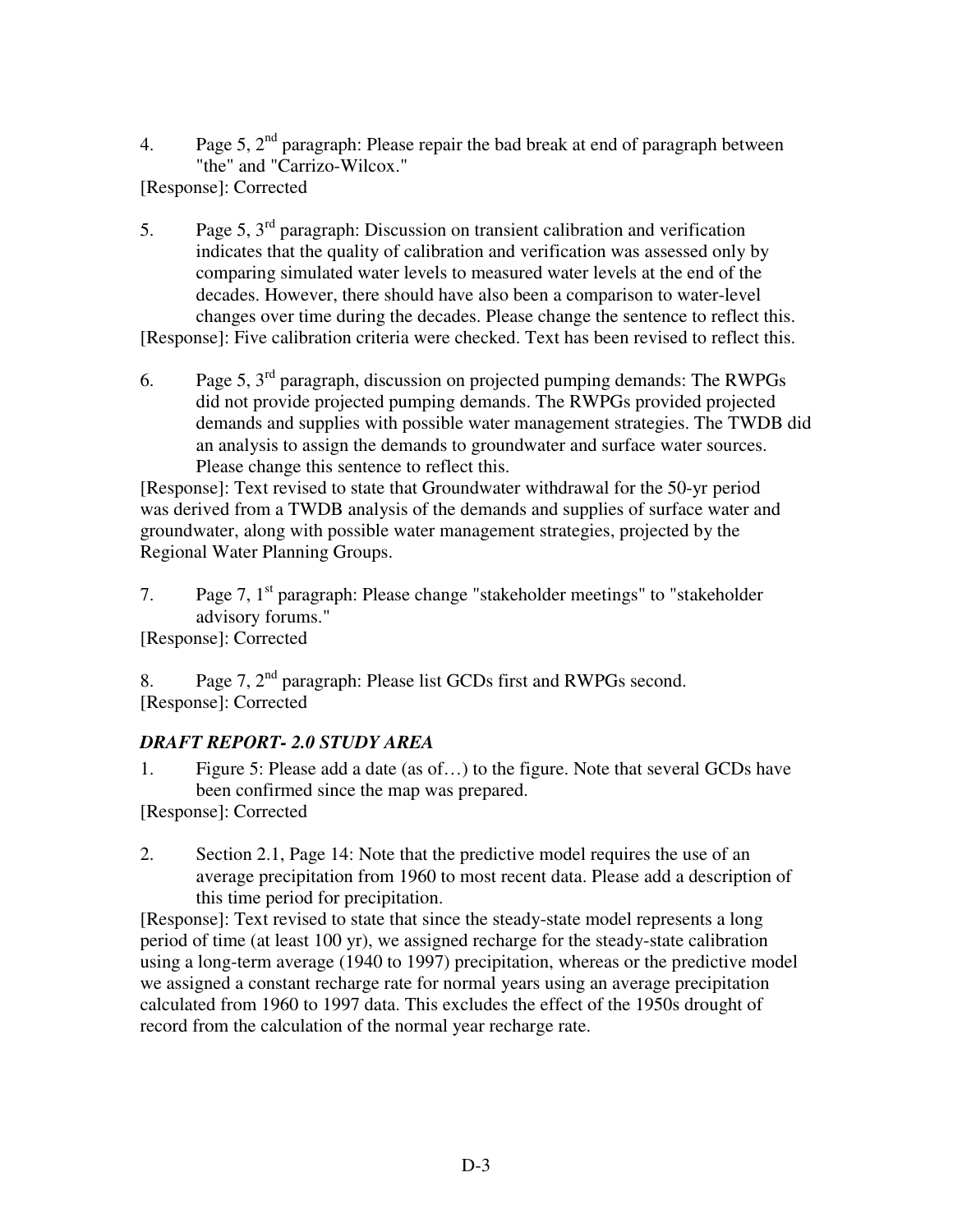3. Page 14, paragraph 2: "Average annual precipitation during the period from 1900…" should be "Annual precipitation during the period from 1900…" [Response]: Corrected

4. Figure 6. Please label drainage basins. [Response]: Corrected

5. Figure 7. Consider using thicker contours (difficult to resolve with county lines). [Response]: Corrected

6. Figures 7, 8, and 9: Please add a reference to the data source to the figure. [Response]: Figure 7 on precipitation is from www.twdb.state.tx.us/mapping/gisdata.htm. Figure 9 on average net lake evaporation rate is from data at http://hyper20.twdb.state.tx.us/Evaporation/evap.html.

7. Figure 11: The same color is used for Pleistocene etc. and Simsboro Fm. Please change color scheme so all the divisions can be clearly identified. [Response]: Corrected

8. Figure 11: Two boxes in the legend have no name. Please address. [Response]: Corrected

9. Section 2.2, page  $28.4<sup>th</sup>$  sentence: Please add "and" to the sentence. [Response]: Corrected

10. Section 2.2: Please review the width of the outcrop as referenced in the report. The report says less than 2 miles wide, but it appears from the geology map that it is more than 20 miles wide.

[Response]: Additional detail added to expand clarity. Formations are not formally broken out south of the Colorado River and north of the Trinity River. The width of the Wilcox Group is given for those areas.

# *DRAFT REPORT- 3.0 PREVIOUS WORK*

1. Section 2.2, page 29: Please explain what the Newby flow unit is. [Response]: Added text to identify the Newby Member of the Reklaw Formation.

# *DRAFT REPORT - 4.0: HYDROLOGIC SETTING*

1. Figure 15, page 35: For A'-A'', there appears to be a horst in Lee County. It seems more likely that there would be a graben or normal faulting toward the coast. The horst feature shows up in Lee County where no faulting is indicated on Figure 34. Faulting in Bastrop County in Figure 34 does not appear on the cross section. Also note that the Simsboro appears to thicken in the horst. Please review Figures 34 and 35 for accuracy and make any needed changes.

[Response]: Revised. Not all faults were shown on the figure leading to an impression of a geologic structure that is not present. Other revisions made as suggested.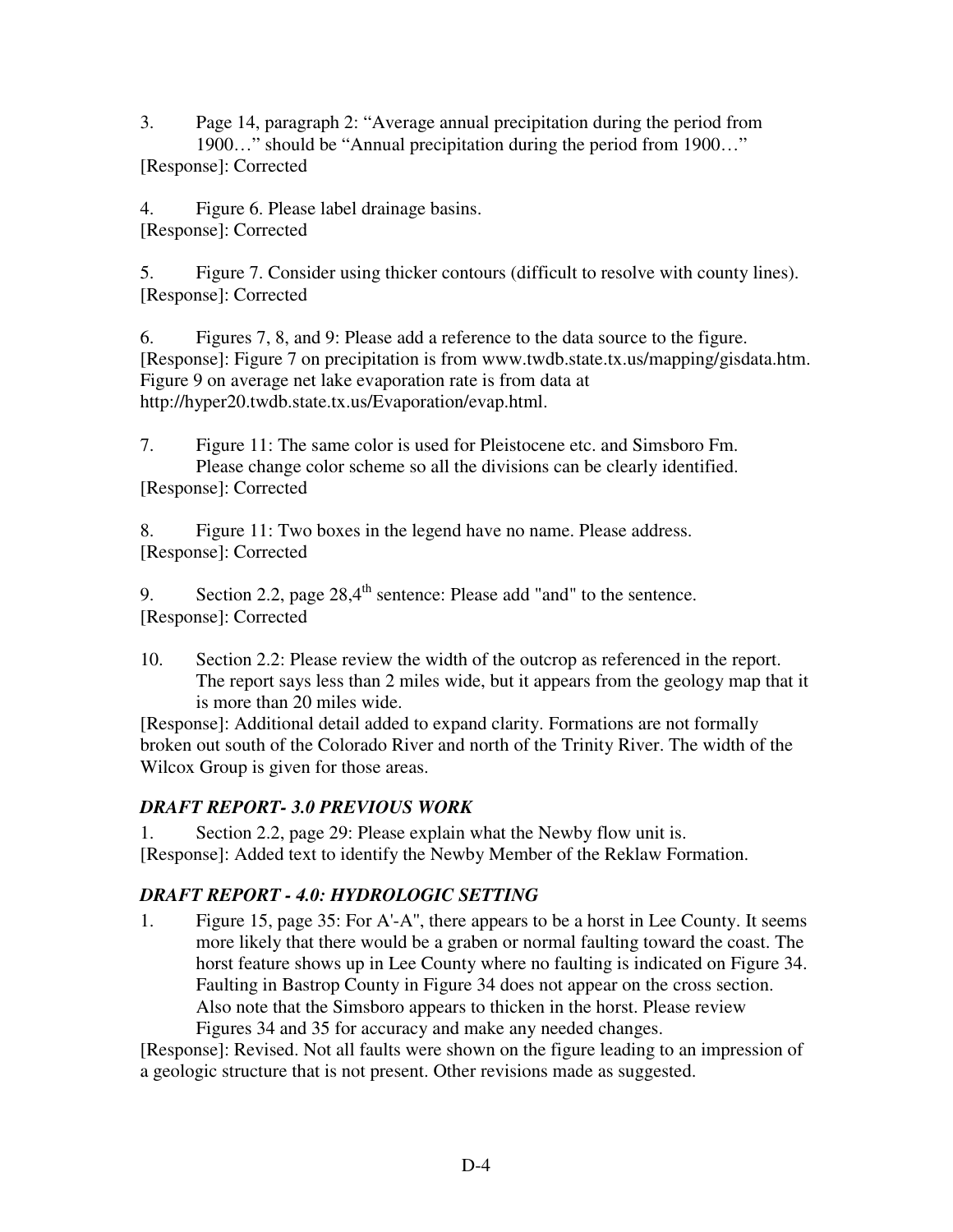2. Figure 16, page 36: For C-C', '10,000' should be '-10,000.' [Response]: Corrected.

3. Section 4.1: Hydrostratigraphy section discusses the Quaternary alluvium while ignoring Queen City, Sparta, and Yegua (?) aquifers. Need to either add brief discussion of missing aquifers or explain why Quaternary alluvium important to the modeling effort. Important to discuss Queen City as its hydraulic heads are added to the model.

[Response]: Text added to discuss Queen City and Sparta aquifers.

4. Section 4.2, page 39: It is unclear which data was used where and how for creating the structure maps. Please add more detail on methods (i.e. were maps digitized from reports, how many new data points and where).

[Response]: Information added on sources of information and how data were reconciled.

- 5. Section 4.2: Later sections indicate that the Reklaw Fm. was included as a layer. Therefore, please include a figure showing the top of the Reklaw Fm. [Response]: Added figure 22 showing structure of top of Reklaw Formation.
- 6. Section 4.2: Later sections indicate that the alluvium was included as a layer in the model. Please include a discussion on how the thickness of alluvium was assessed and describe the thicknesses.

[Response]: Additional text added to page 39 of draft report as follows: "Alluvial deposits associated with the Colorado, Brazos, and Trinity Rivers likely have a significant impact on the interaction of surface water and groundwater in the outcrop of the Carrizo-Wilcox aquifer. Areal limits of the alluvium associated with the Colorado, Brazos, and Trinity Rivers were digitized from McGowen and others (1987), Proctor and others (1988), Proctor and others (1993a), Proctor and others (1993b), and Shelby and others (1993). The upper surface of the alluvium was taken as ground surface and assigned by draping USGS DEM data onto model cell centroids in the areas underlain by alluvium. Thickness of alluvium was estimated from data on well depth and well-screen position (Wilson, 1967; http://www.twdb.state.tx.us/data/waterwell/well\_info.html). The lower surface of alluvium was mapped by subtracting alluvium thickness from DEM for each model cell."

7. Figures 18 through 21: Not sure what the extended blue areas are near the up-dip limit of the outcrop. Please address.

[Response]: Map information for additional cells between the alluvium in layer 1 and the uppermost active bedrock model layer has been masked in all figures except for figures 55 to 58 which show the active model cells.

8. Figures 22-25: Please remove 'Model' from legends. [Response]: Corrected.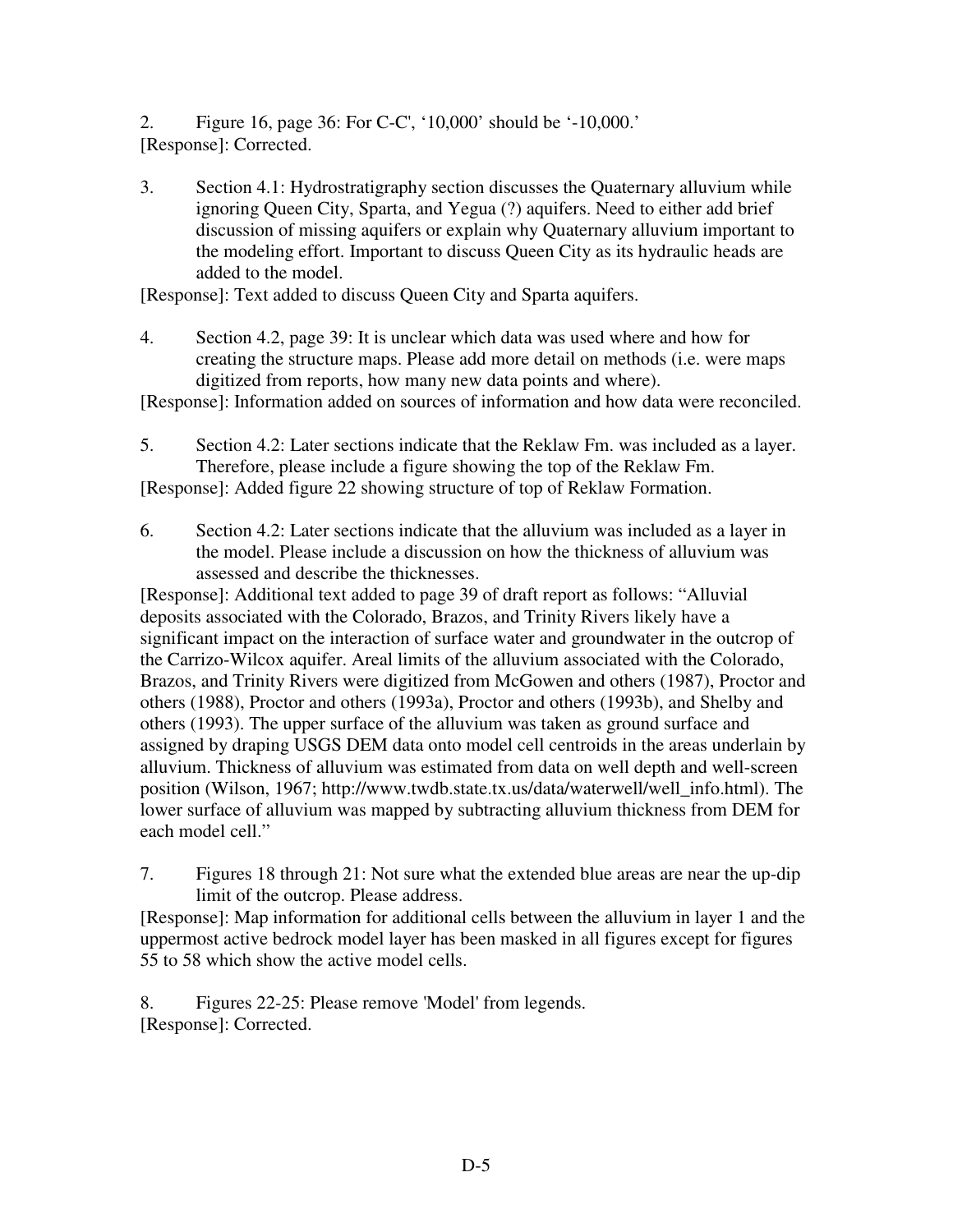9. Page 50, paragraph 4: The 3,000 mg/l TDS contour represents the base of 'potentially potable water', not 'freshwater' (1,000 mg/l TDS). [Response]: Corrected in all maps.

10. Page 51. 3,000 mg/l is limit of slightly saline or potentially potable water. [Response]: Corrected.

11. Section 4.4.1, page 55: Unclear how reported water levels in the College-Bryan Station well field were adjusted. Please explain in more detail.

[Response]: Text added as follows to page 55 of draft report: Water-level measurements taken when a well is not pumping are considered static water-level measurements. Simulated water levels reflect drawdown caused by groundwater withdrawal assigned to model cells. Adjusting static water levels for the Bryan-College Station well field is appropriate for comparison to simulated results for model cells. The adjustment followed the method of Anderson and Woessner (1992). An initial water-level recovery was estimated using the known transmissivity, average pumping rate, and assumed elapsed recovery time. Initial recovery was projected to an equivalent for a 1-mi grid cell. The correction factor is small relative to measured and simulated changes in water level.

12. Figure 26. Cannot clearly see contours, especially in the freshwater part of the aquifer.

[Response]: Corrected.

13. Section 4.4.2, page 60, 3rd paragraph: "This seems more probable…" Please explain why it seems more probable.

[Response]: Text revised to delete phrase and rewritten for clarity.

14. Section 4.4.2: Figure27 shows a large cone of depression in Gonzales County in the freshwater part of the aquifer, and Figure 27 and 28 show cones of depression in the deep down-dip part of the aquifer. Cones of depression are not consistent with a pre-development potentiometric surface. Please explain why these features are in the map. If appropriate, please update the map.

[Response]: Figure revised to not show data from oil and gas fields at which calculated equivalent hydraulic heads were below local trends and which probably have been affected by gas production.

15. Section 4.4.2, Figure 27: The lower right-hand corner of the map in the freshwater part of the aquifer shows hydraulic heads going down. There are no data points to support this. Please add a discussion in the text as to why this may be realistic. Also, please check the values of the contours in this area: the two contours have the same value of '200.'

[Response]: Draft report on page 59 ( $1<sup>st</sup>$  paragraph) identified our interpretation that the topographic elevation of <100 ft msl in the lower Angelina River valley must influence the hydraulic head in the Carrizo-Wilcox aquifer and define the 'base level' of the aquifer. This point is repeated as needed in the revised text.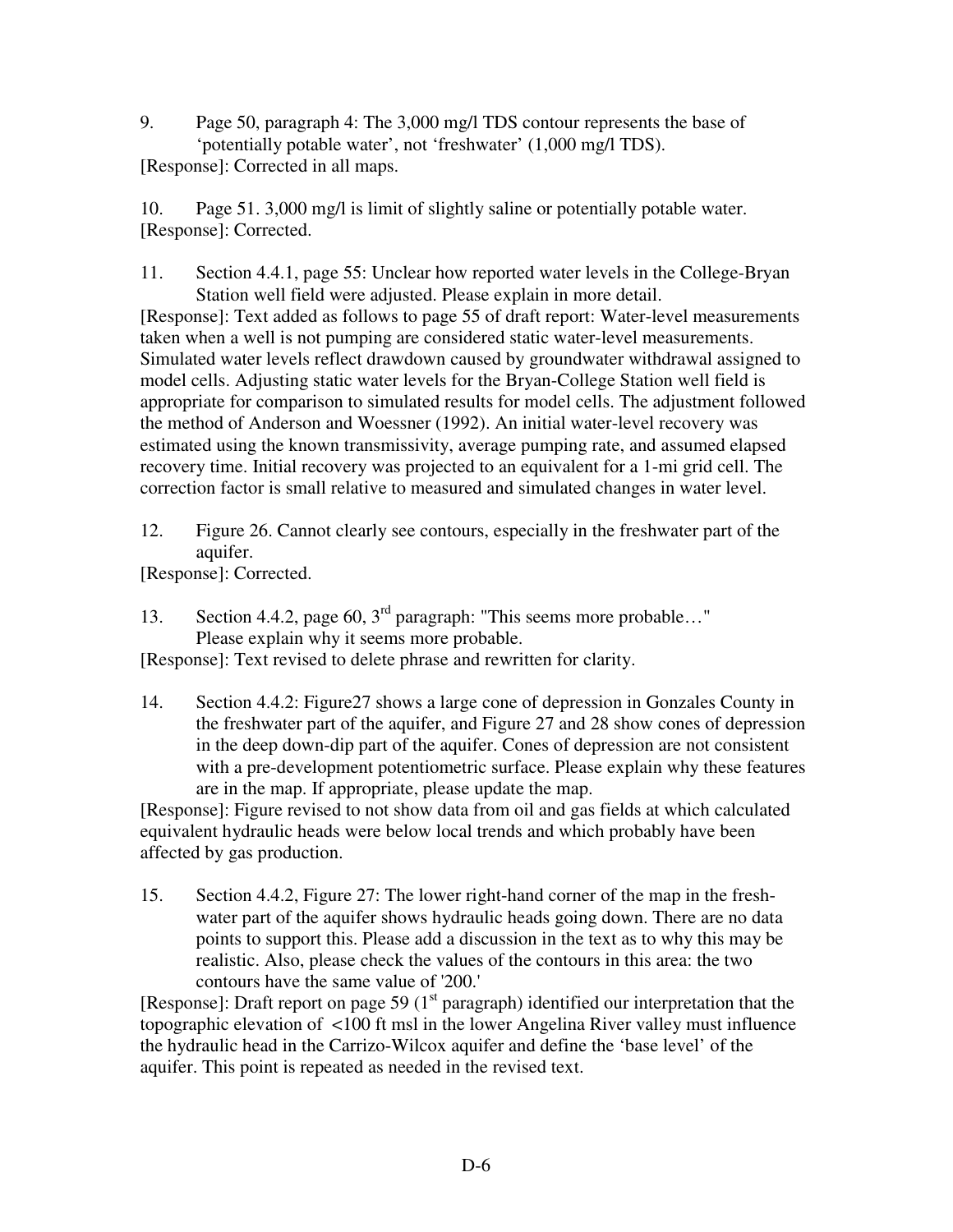16. Section 4.4.2., Figure 28: The lower right-hand corner of the map in the freshwater part of the aquifer shows hydraulic heads going down. There are no data points to support this. Please add a discussion in the text as to why this may be realistic.

[Response]: Draft report on page 59 ( $1<sup>st</sup>$  paragraph) identified our interpretation that the topographic elevation of <100 ft msl in the lower Angelina River valley must influence the hydraulic head in the Carrizo-Wilcox aquifer and define the 'base level' of the aquifer. This point is repeated as needed in the revised text.

17. Section 4.4.2, Page 61: "One implication of the reversal in gradient of hydraulic head…" suggests that there is a reversal of hydraulic gradient, but it has not been previously discussed (there is discussion that gradient has changed, but not magnitude and not reversal). Please rewrite to reflect actual analysis. Also please check the logic of the sentence: "One implication…that there may have been…" Even if there wasn't a hydraulic gradient reversal, there still may have been a stagnation zone. This may also be the appropriate place to discuss how a change would affect the aquifer given that the boundary is assumed to remain the same in subsequent modeling.

[Response]: Added text to  $3<sup>rd</sup>$  paragraph on page 60 to more clearly identify the reversal in gradient. It was beyond scope to discuss how a change would affect the aquifer given that the boundary is assumed to remain the same in subsequent modeling.

18. Figure 30: Please add dashed lines where appropriate to this figure for the waterlevel elevations as done in figures 29 and 31.

[Response]: Corrected.

- 19. Figure 34: Well 37-17-902 and others appear to be beyond where Calvert Bluff is defined. Please review the location of these wells.
- [Response]: Well locations were reviewed.
- 20. Figure 36: Note that well 37-17-902 on figure 34 does not have a hydrograph in this figure. Please review well numbers between figure 34 and figures 33, 35, 36, and 37.

[Response]: Only the 40 wells included as hydrographs remain in the revised figure.

21. Section 4.2: Please add a map/discussion of water levels in the Queen City aquifer (referred to earlier as being assigned to the Reklaw).

[Response]: New figure 30 presents the 'predevelopment' map of the Queen City aquifer.

22. Section 4.4.3, page 61,  $1<sup>st</sup>$  paragraph: Page 61, para. 4. The first two sentences appear to conflict with each other.

[Response]: Corrected and paragraph rewritten.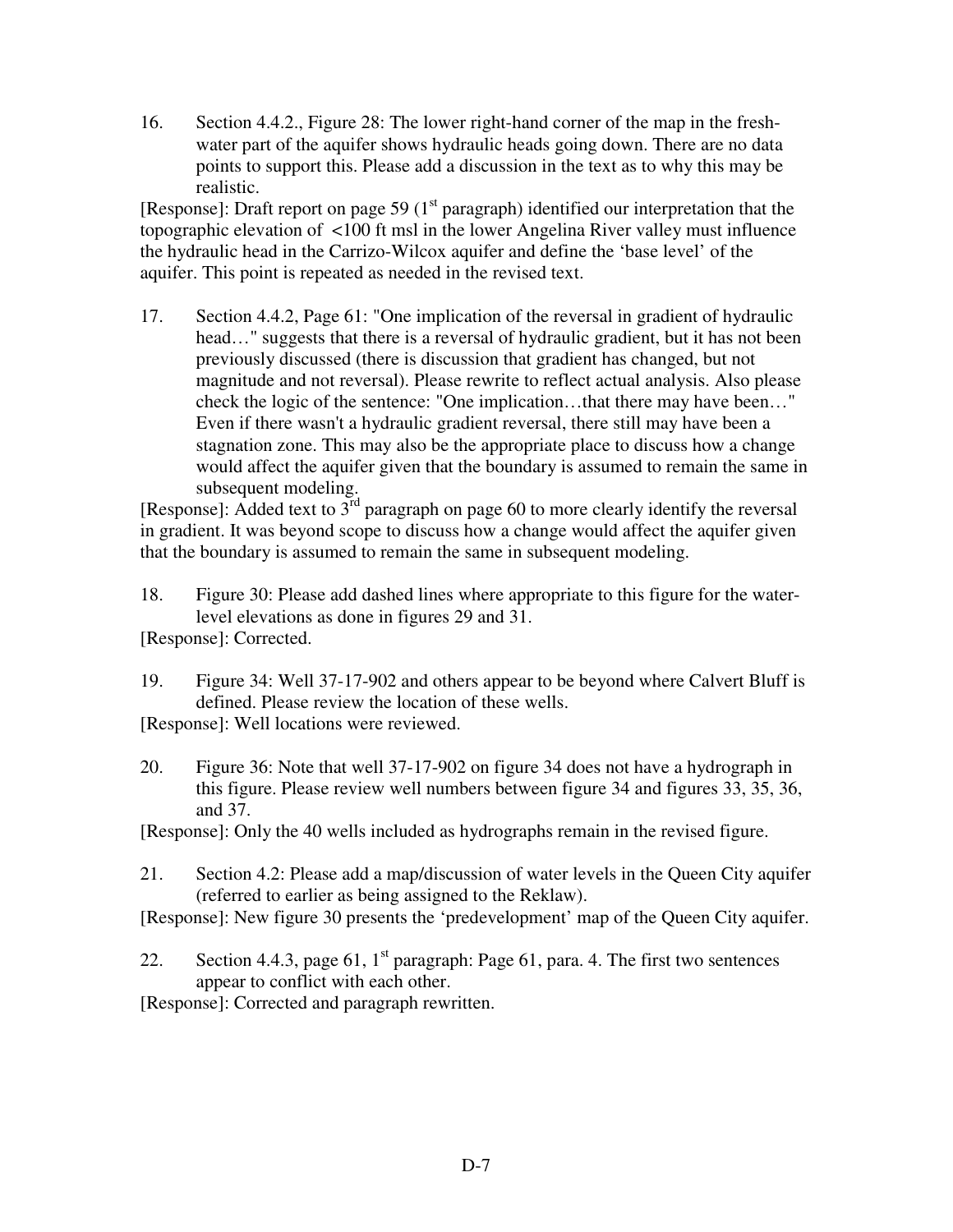23. Section 4.4.3, pages 61-62: What were the pre-development hydraulic heads in the Bryan-College Station and Lufkin-Angelina County well fields? [Response]: Text added to state predevelopment hydraulic heads in the Bryan-College Station and Lufkin-Angelina County well fields.

24. Section 4.5: Please include discussion on how figure 39 was developed. [Response]: Figure 39 has been moved and renumbered as figure 69. In its place in the section on recharge is a map of soil hydraulic conductivity, the basis for mapping recharge rates. The recharge section was extensively rewritten to spell out the method of calculation.

25. Section 4.5: Please discuss 'rejected recharge.'

[Response]: Paragraph added on rejected recharge. "Rejected recharge is the concept that much of the water that reaches the water table as recharge in the unconfined part of the aquifer does not travel downdip into the confined part of the aquifer. Rejected recharge leaves the unconfined part of the aquifer by discharge to seeps and springs in valleys, discharge to rivers and streams, evapotranspiration in river bottomland areas. Rejected recharge generally does not include withdrawal of groundwater by wells in the unconfined aquifer. The water that cycles through the unconfined aquifer, therefore, is not available for withdrawal by wells in the confined part of the aquifer. Captured recharge is the concept that drawdown of water levels in the confined part of the aquifer increases the gradient in hydraulic head and draws more groundwater from the unconfined to confined parts of the aquifer. In addition, drawdown of water levels in the unconfined aquifer, owing to pumping of wells in either the unconfined or confined parts of the aquifer, results in a decrease in the discharge of groundwater to rivers and streams and may reduce actual evapotranspiration. Groundwater that is "captured" by the confined aquifer reflects a change in the water budget of the aquifer."

26. Section 4.5: Please clarify the assignment of recharge to the Hooper and Calvert Bluff.

[Response]: Recharge to the Hooper and Calvert Bluff was handled the same way as recharge for other layers and this is explained in the revised text.

27. Section 4.5: Later in the report, recharge is reported for the Reklaw as a model result. Please explain how this was assigned (may be more appropriate to discuss in the calibration section).

[Response]: Recharge to the Reklaw was handled the same way as recharge for other layers and this is explained in the revised text. Methodology is given in section 6.0 and deleted out of section 4.0. Results are given in section 8.0.

28. Section 4.5: Please outline assumptions used in the chloride recharge estimation. [Response]: Text added: "The primary assumptions of the chloride mass balance approach are that water movement is downward and there are no subsurface sources or sinks of chloride. The first assumption is valid because in broad areas between surface water bodies the main direction of water movement is vertical and the direction in the hydrogeologic setting of the study area the direction of net flow of water in the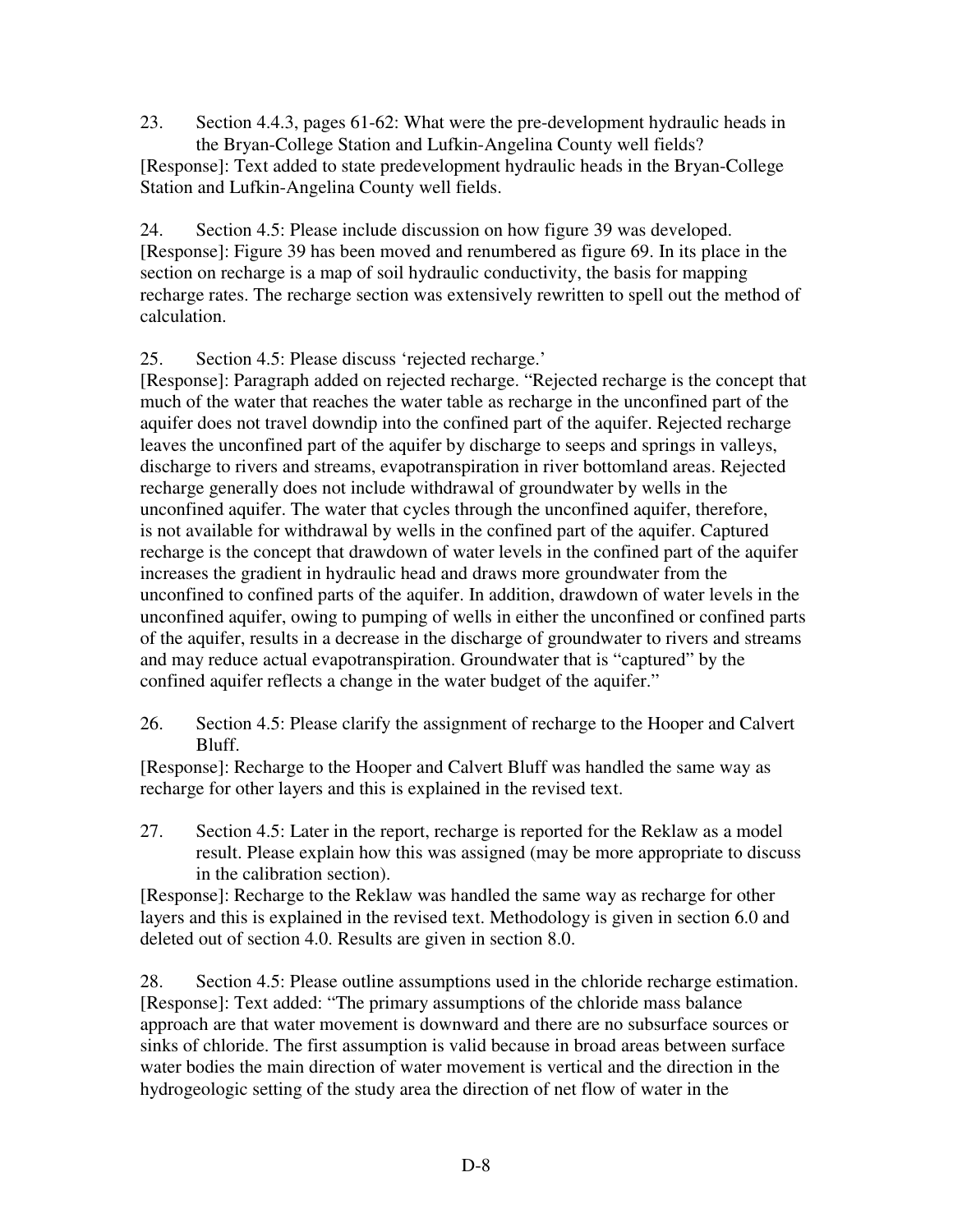unsaturated zone is downward. The second assumption also is reasonable for these tests in the Simsboro Formation outcrop (Dutton, 1985, 1990)."

29. Figure 43: Please include the outcrop of the Carrizo-Wilcox aquifer (referred to in the text).

[Response]: Added as suggested.

30. Figure 44b: Please change 'csf' to 'cfs' on y-axis of plot. [Response]: Corrected.

31. Figure 45: Please change 'cfs/m<sup>-2</sup>' to 'cfs/mi<sup>2</sup>' on the y-axis. [Response]: Corrected.

32. Section 4.6: Please discuss streambed conductance. [Response]: Text added.

33. Section 4.6: Please discuss hydraulic connection of lakes to aquifers. [Response]: Text added.

34. Table 4: Unclear what "Field data (fig. 46)"means in the Table. Please clarify or remove.

[Response]: Line revised to refer to Mace and others (2000) data in figure 46.

35. Section 4.7, bottom of page: Sentence is cut off. Please include all of the sentence. [Response]: Corrected.

36. Figures 48, 49, 50: Not sure what the extended blue areas are near the up-dip limit of the outcrop. Please address.

[Response]: Map information for additional cells between the alluvium in layer 1 and the uppermost active bedrock model layer has been masked in all figures except for figures 55 to 58 which show the active model cells.

37. Section 4.7, page 90: "…(for example, figs. 12,14 13) ….." should be 'figs. 12 and 13.'

[Response]: Corrected.

38. Section 4.7, last paragraph: Please include more information on how specific storage was assigned to the model. We need to be able to reproduce assigned values.

[Response]: Several paragraphs added to section 6 to discuss how storativity was assigned. Text reorganized between sections 4 and 6.

39. Section 4.7: Please include a discussion on horizontal anisotropy.

[Response]: Text added. "There is appreciable lateral heterogeneity in hydrogeologic properties related to the original depositional systems and subsequent burial diagenesis of the sediments that make up the Carrizo-Wilcox aquifer. Much of the heterogeneity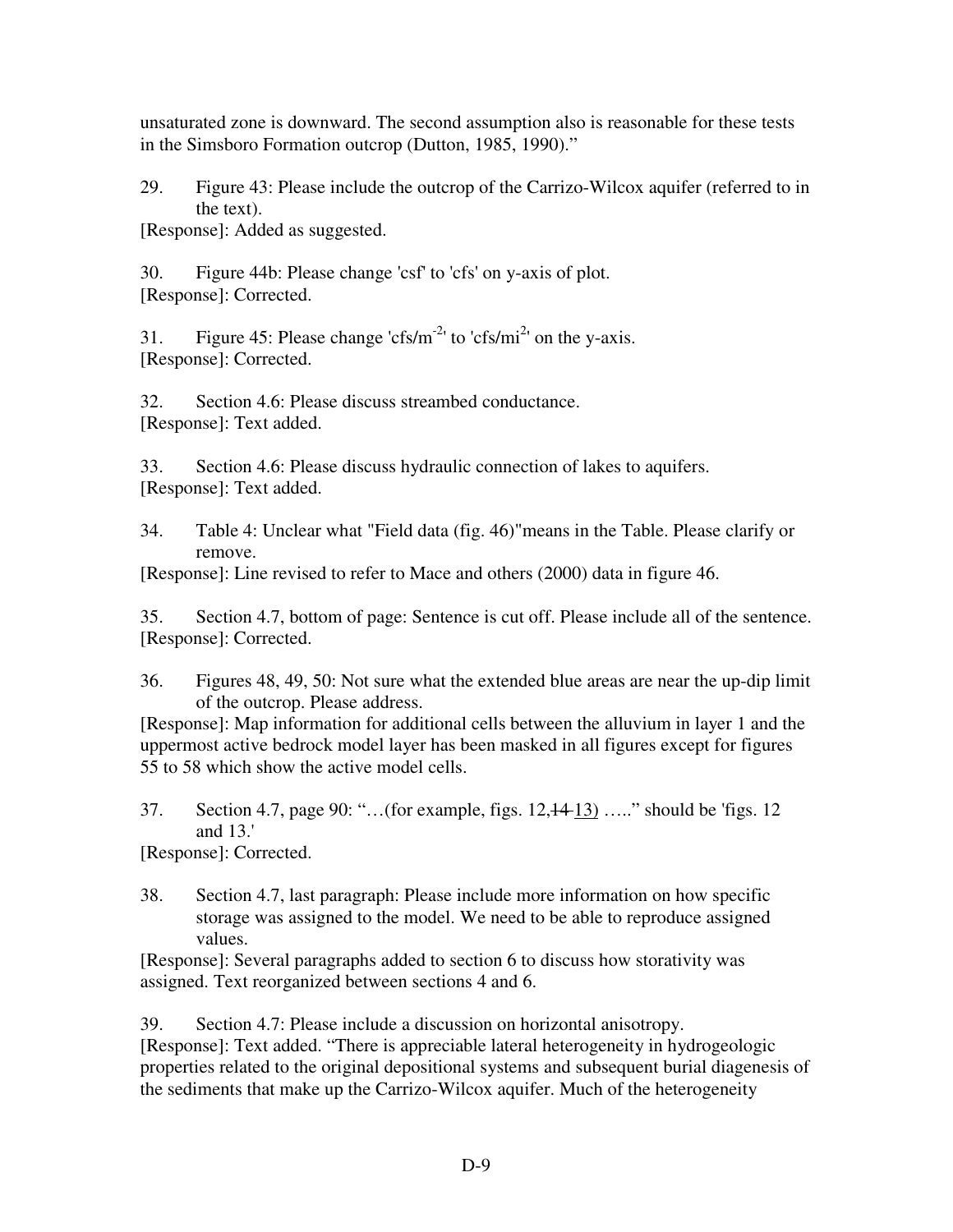reflects the variations in thickness of sandstones (figs. 12, 13). The thick major sands may have greater hydraulic conductivity than thinner sands, and also have greater lateral continuity (Fogg and others, 1983). We assume that the aquifer and aquitard materials are isotopic in the horizontal direction. This means that horizontal hydraulic conductivity is the same regardless of direction."

40. Section 4.8,  $1<sup>st</sup>$  paragraph: Logic: Most pumping is from municipal and manufacturing, but accounts for only one third of total pumping. Please address. [Response]: Text revised. "Most pumping from the Carrizo-Wilcox aquifer in the study area has been for municipal public-water supply, manufacturing, and rural domestic water uses. These three uses have made up more than 60 percent of total pumping from the aquifer in the period from 1980 through 2000."

41. Section 4.8,  $3<sup>rd</sup>$  paragraph,  $2<sup>nd</sup>$  sentence: "Because there are few measurements of historical pumping..." is too broad a statement. Our water-use survey collects reported measured values of pumping for municipal and industrial uses of water.

[Response]: Text revised to say that "because most pumping has not been volumetrically metered, it is generally estimated indirectly…"

42. Figure 51: Please change '200' to '2000.' [Response]: Corrected.

43. Section 4.8: Please show a map showing the distribution of irrigation pumping. [Response]: New figure 60 added with 6 maps that show 200 pumping allocation for municipal, manufacturing, irrigation, mining, rural domestic, and stock.

44. Section 4.8, page 115, paragraph 3: Please explain why mining was distributed based on land use rather than using specific well locations.

[Response]: As discussed during the TWDB review of the transient model calibration, we had found few enumerated wells in counties to which mining pumping was to be assigned. The decision was made to use land use for those counties where we lacked adequate information to distribute pumping to wells. For Bastrop, Lee, and Milam County we had specific information available to assign well locations for mining.

45. Table 6a: Please explain why there is a increase in pumping in Lee County (stakeholder comment).

[Response]: Text added in section 6 to relate predictive pumping to the regional water plan water management strategies, and to explain how the pumping was allocated to the model. The Region G regional water plan identified the Carrizo-Wilcox aquifer as a water management strategy to meet Williamson County water needs. Predicted groundwater withdrawal ranges from less than 1,000 acre-ft/yr in 2001 to more than 18,000 acre-ft/yr in 2050. Identified users included the cities of Bartlett, Brushy Creek, Florence, Georgetown, Granger, Hutto, Leander, Round Rock, Taylor, and Thrall and also water-supply corporations supplying rural domestic users. This predicted groundwater withdrawal was split between the Carrizo and Simsboro aquifers and allocated in the model to Lee County using the footprint defined in the Trans-Texas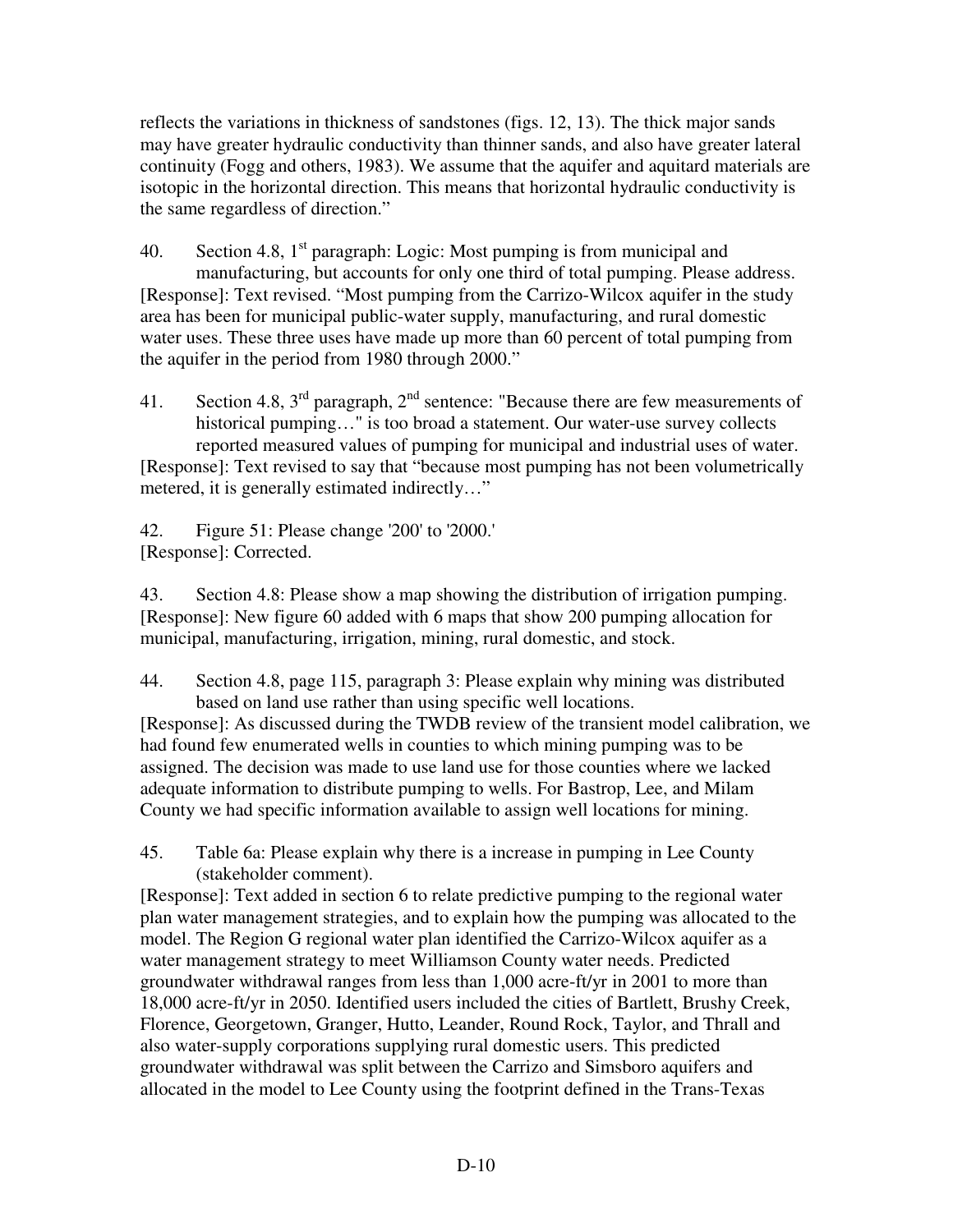Water Program (HDR Engineering, 1998) and previously simulated in the Dutton (1999) model. Predicted pumping ranged from less than 1,000 acre-ft/yr in 2001 to more than 18,000 acre-ft/yr in 2050.

46. Please discuss evapotranspiration.

[Response]: Section 4.7 added on Groundwater Evapotranspiration

47. TNP is not a mine but a power plant (whose new name is Twin Oaks Power Plant) (stakeholder comment).

[Response]: Corrected.

# *DRAFT REPORT - 5.0: CONCEPTUAL MODEL OF GROUNDWATER FLOW*

1. Page 124, 3rd bullet: Evapotranspiration is not discussed in Hydrologic Setting section. Please discuss in the Hydrologic Setting section or remove from conceptual model.

[Response]: Section 4.7 added to discuss Groundwater Evapotranspiration.

2. Page 124,  $3<sup>rd</sup>$  bullet: Net recharge is not discussed in Hydrologic Setting section. Please discuss in the Hydrologic Setting section or remove from conceptual model.

[Response]: Net recharge discussed using the term 'rejected recharge' in added text to section 4.0.

3. Page 124,  $4<sup>th</sup>$  bullet: "Most groundwater contribution to the base flow of rivers and streams crossing the outcrop is from the Simsboro and Carrizo." This concept is not discussed in the Hydrologic Setting section. Please discuss in the Hydrologic Setting section or remove from conceptual model.

[Response]: The statement that base flow is mainly from the Simsboro and Carrizo aquifers has been added to section 4.6.

4. Page 124,  $5<sup>th</sup>$  bullet: "The proportion of recharge that reaches the confined aquifer changes with increased pumping." This concept is not discussed in the Hydrologic Setting section. Please discuss in the Hydrologic Setting section or remove from conceptual model.

[Response]: This has been added to the discussion of rejected recharge added to page 74 of the draft report.

5. Page 124,  $6<sup>th</sup>$  bullet: Cross-formational flow. This concept is not discussed in the Hydrologic Setting section. Please discuss in the Hydrologic Setting section or remove from conceptual model.

[Response]: Discussion of Cross-formational flow has been added to page 59 of the draft report in discussion on water levels.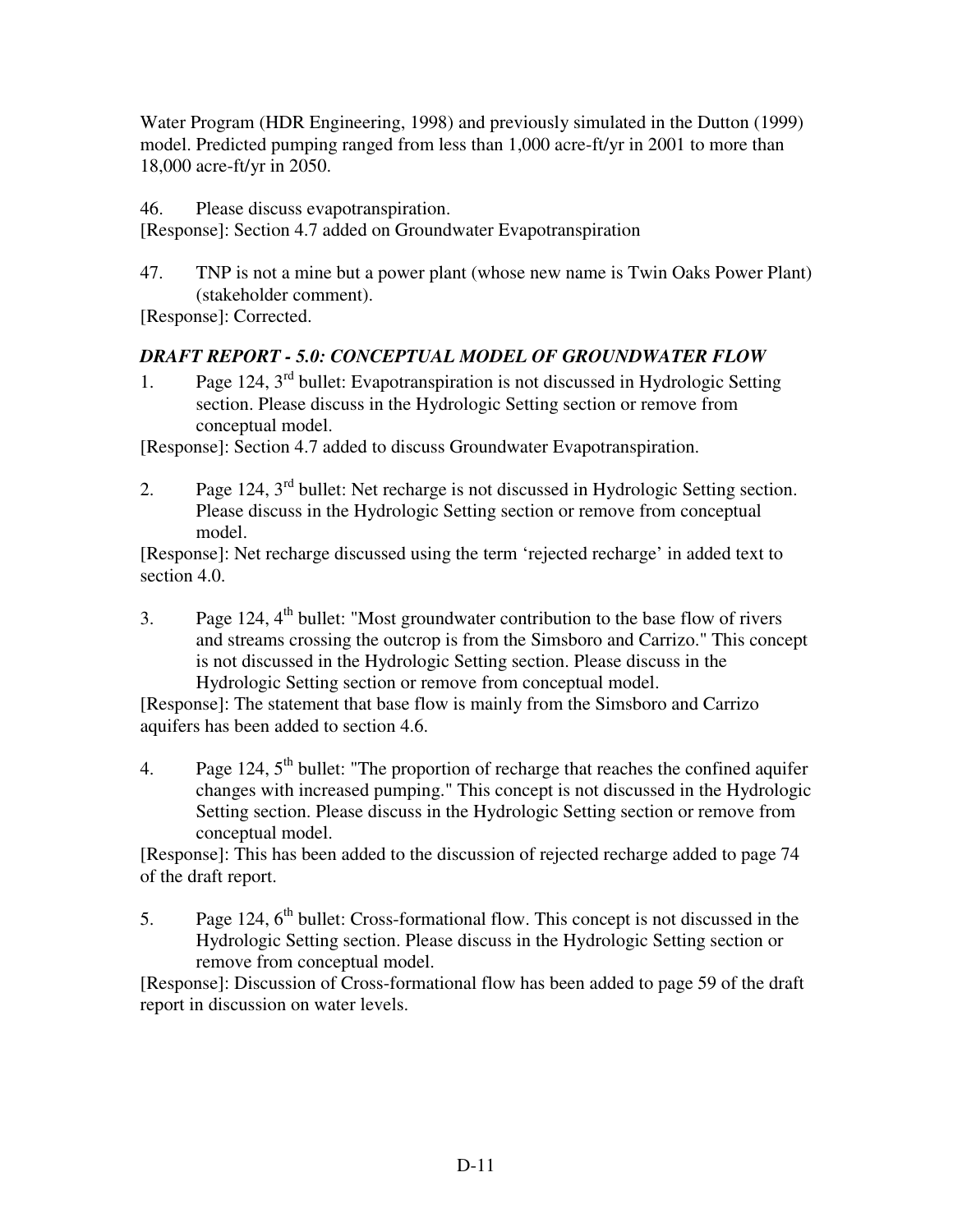6. Page 124,  $7<sup>th</sup>$  bullet: "...where there is a tendency for upward discharge into the overlying formation." This concept is not discussed in the Hydrologic Setting section. Please discuss in the Hydrologic Setting section or remove from conceptual model.

[Response]: Discussion of Cross-formational flow has been added to page 59 of the draft report in discussion on water levels.

7. Page 126,  $3<sup>rd</sup>$  bullet: Flow rates. This concept is not discussed in the Hydrologic Setting section. Please discuss in the Hydrologic Setting section or remove from conceptual model.

[Response]: The reference to groundwater ages and flow rates has been deleted.

# *DRAFT REPORT - 6.0: MODEL DESIGN*

1. Section 6.2, page 129, bottom of page: Please fix the 'stutter sentence' that begins on this page and continues onto page 136.

[Response]: Corrected.

2. Section 6.2, page 136, end of  $1<sup>st</sup>$  paragraph: Please discuss in more detail assigning active cells beneath the active cells in layer 1 (i.e. how thick and what hydraulic properties were assigned).

[Response]: Text added to section 6.2 to discuss the additional cells: Some of the active cells assigned in layers 2 through 5 are beneath the alluvium of layer 1 but above the uppermost bedrock layer. It was necessary using MODFLOW to create additional active cells in these layers to allow a connection between the alluvium modeled in layer 1 and the underlying bedrock layer. These additional cells are apparent in figures 55 to 58 as narrow northwestward extensions of the active cells of model layers." Additional text on properties added to section 6.4

3. Section 6.2, page 136: In addition to the grid origin, please discuss/present the projection parameters.

[Response]: Added table 9 with projection information.

4. Section 6.3.1, page 17: Please remove discussion of recharge results to the calibration section. This section should only be discussing procedures.

[Response]: Text reorganized between sections 4, 6, and 8. Revised section 6 text focuses on procedures.

5. Section 6.3.2, 3rd paragraph: "Hydraulic conductance is the product of the width, length, and thickness of the alluvium." This is incorrect. Please include the correct definition of hydraulic conductance.

[Response]: Revised to state that "Hydraulic conductance is the function of the width, length, and thickness" and additional explanation added.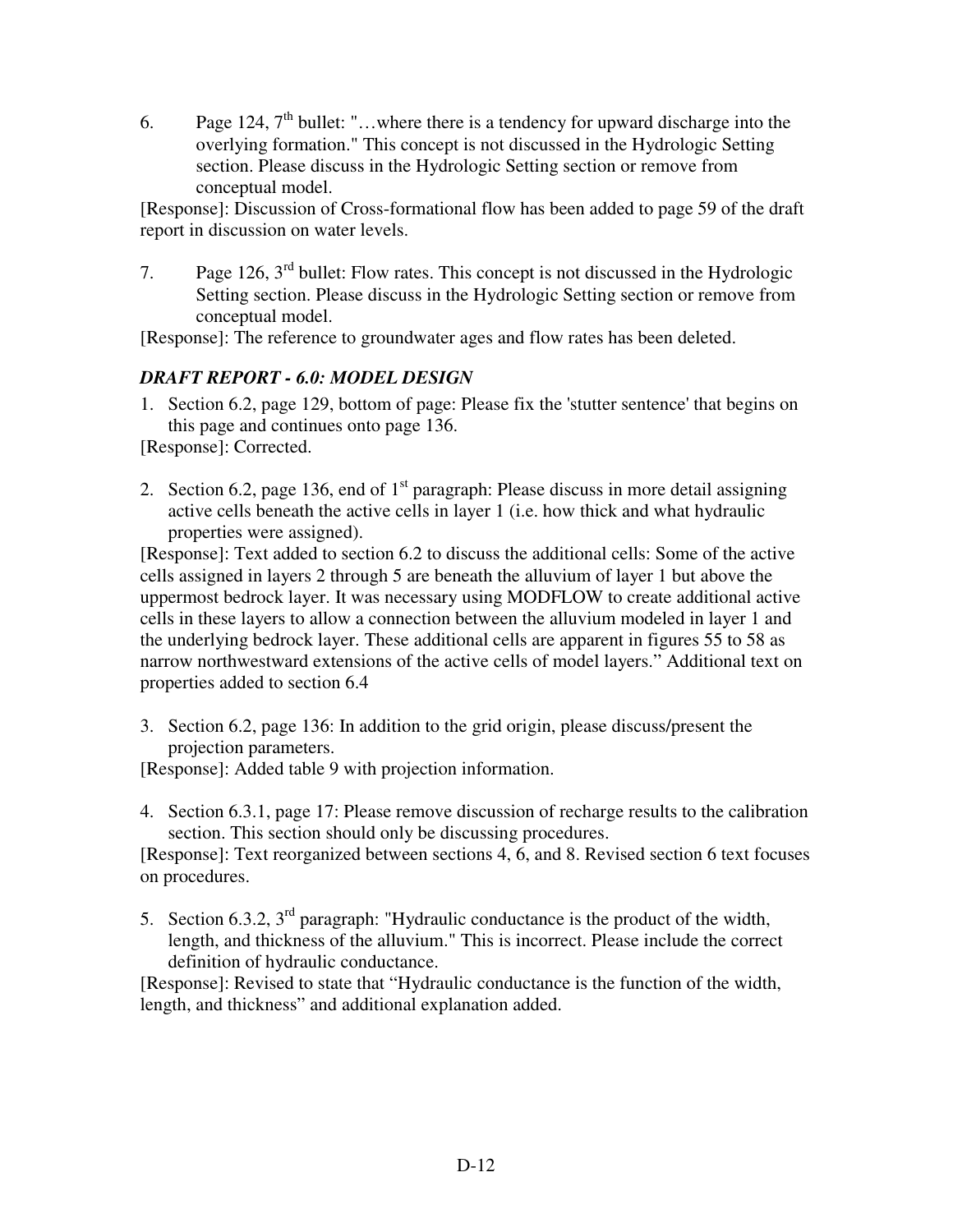6. Section 6.3.3, page 140: "It is applied over a broad area…" Please be more specific. [Response]: Changed statement and revised two paragraphs to discuss how ET was assigned.

7. Section 6.3.3, page 140: "The two parameters of the ET package in MODFLOW are the maximum ET rate applied at ground surface…" This is incorrect. The ET package assigns an "ET surface," which is not necessarily the ground surface. Please address.

[Response]: Text revised to state that "The parameters of the ET package in MODFLOW are the maximum ET rate, the elevation at which the maximum rate is applied (the ET surface), and the depth below the top of a cell at which the ET is assumed to be zero (extinction depth). While the ET package is turned on for each cell representing the outcrop of a layer, groundwater discharge is indicated only if the elevation of the simulated water level is higher than the elevation of the extinction depth."

8. Section 6.3.5, page 141: "…water levels in the Queen City have remained fairly constant during the past 50 yr." This was not shown in the Hydrologic Setting sections. Please include an analysis of water levels in the Queen City in the Hydrologic Setting section to substantiate this claim.

[Response]: Text added to section 4.4.2 describing the water levels of the Queen City aquifer.

9. Section 6.3.5, page 142: "We accordingly adjusted the GHB boundary to represent a decrease in fluid pressure." In Section 4.4.2, you say that it was beyond the scope of the project to map transient changes in fluid pressure in this zone. If an analysis was done, please include it in Section 4.4.2. If an analysis was not done and heads were adjusted on this boundary, then please discuss how this was done and why.

[Response]: It was incorrectly stated that the GHB boundary was changed. The boundary was kept constant. This has been restated in the revised report.

10. Section 6.3.5, page 142: "The GHB boundary along the southwestern side of the model was kept unchanged for the calibration and verification period…" The parameters assigned to this boundary have not been previously discussed. Please discuss.

[Response]: The parameters assigned to the GHB boundary have been added to section 6.3.4.

11. Section 6.3.5, page 142: "GHB conductance was set to the value of aquifer transmissivity." Hydraulic conductance is not equivalent to transmissivity. Please review how conductance was assigned to the model.

[Response]: GHB conductance has units of length-squared/time  $(L^2/t)$ , the same as transmissivity. Transmissivity of model cells was used the initial estimate of GHB conductance in model calibration for the northeast and southwest boundaries. Trial-anderror adjustment determined how far the boundary effect would extend into the model area and what value gave the best match to estimated water level.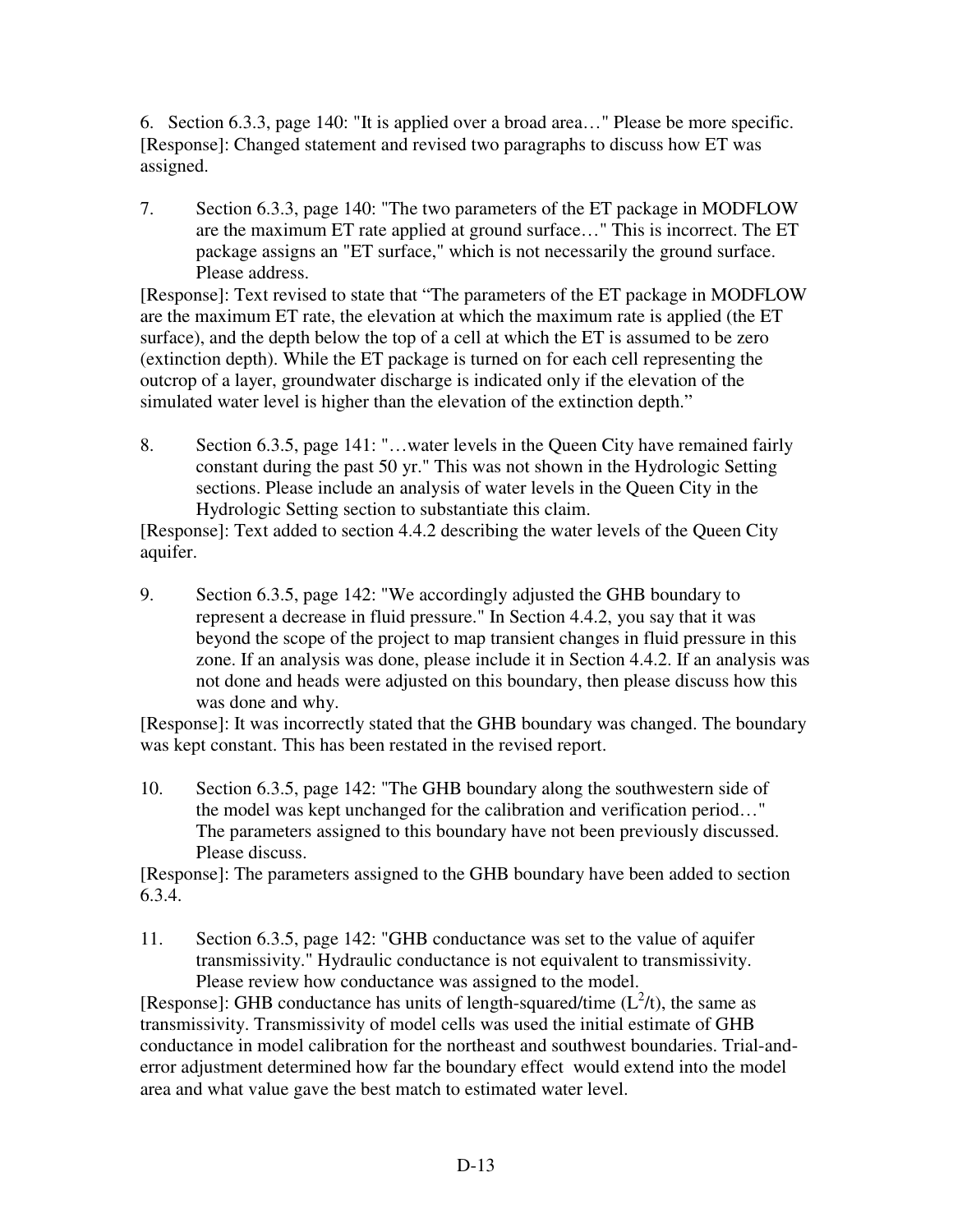12. Section 6.3.5, page 142: Please explain why gaps were left in the GHB in the northeastern and southeastern corners of the model.

[Response]: In the draft model we left the interval between the hydropressured and geopressured domains and lateral no flow boundaries. To close up the gaps in the GHB package we used linear interpolation to assign GHB heads in the convergence zone between the hydropressured and geopressured domains. This is stated in the revised text.

13. Section 6.3: Please explain what boundary condition was used for the bottom of the model.

[Response]: Text added to state that a no flow boundary was used for the base of the model between the Hooper and Midway.

14. Section 6.3: Please explain what boundary condition was used for the outcrop of the Reklaw Fm.

[Response]: Text added to start of section 6.0 to state that "Boundary values were applied to all six faces of the model (top, bottom, and sides). Boundary conditions for the top or upper surface of model layers variously included MODFLOW's recharge, stream-flow routing, evapotranspiration (ET), and general-head boundary (GHB) packages. The bottom of the model was set as a no-flow boundary; we assumed there is no appreciable exchange of groundwater between the Hooper and the underlying Midway Formations (fig. 10), both of which have a large proportion of low-permeability claystone. The updip (northwestern) boundary of each layer was also defined as a no-flow boundary. The GHB boundary package was applied to the downdip (southeastern), northeastern, and southwestern sides of the model. The horizontal flow barrier and wells packages of MODFLOW were applied internal to the model."

15. Section 6.3: Please show a map of active cells in Layer 1.

[Response]: Figure 59 shows the active cells in the revised draft report; we changed the map to better distinguish which cells are active.

16. Section 6.3: Wells are mentioned as a boundary condition in the introduction, but not mentioned in discussion. Please include of wells as boundary conditions. [Response]: A new section 6.3.6 on wells is included that incorporates some text previously given in section 4.

17. Section 6.3: Please include a discussion of reservoirs and how assigned in model. [Response]: A new section 6.3.2.2 on Surface-Water Reservoirs has been added.

18. Section 6.3.2: Please discuss whether or not Manning's roughness coefficient was used in stream-flow routing and what the source of the data was.

[Response]: We used data on surface-water stage heights from USGS gauging stations to define stream stage in the model, rather than selecting the option in the stream-flow routing package of calculating stream stage in reaches from Manning's equation. Statement added to text.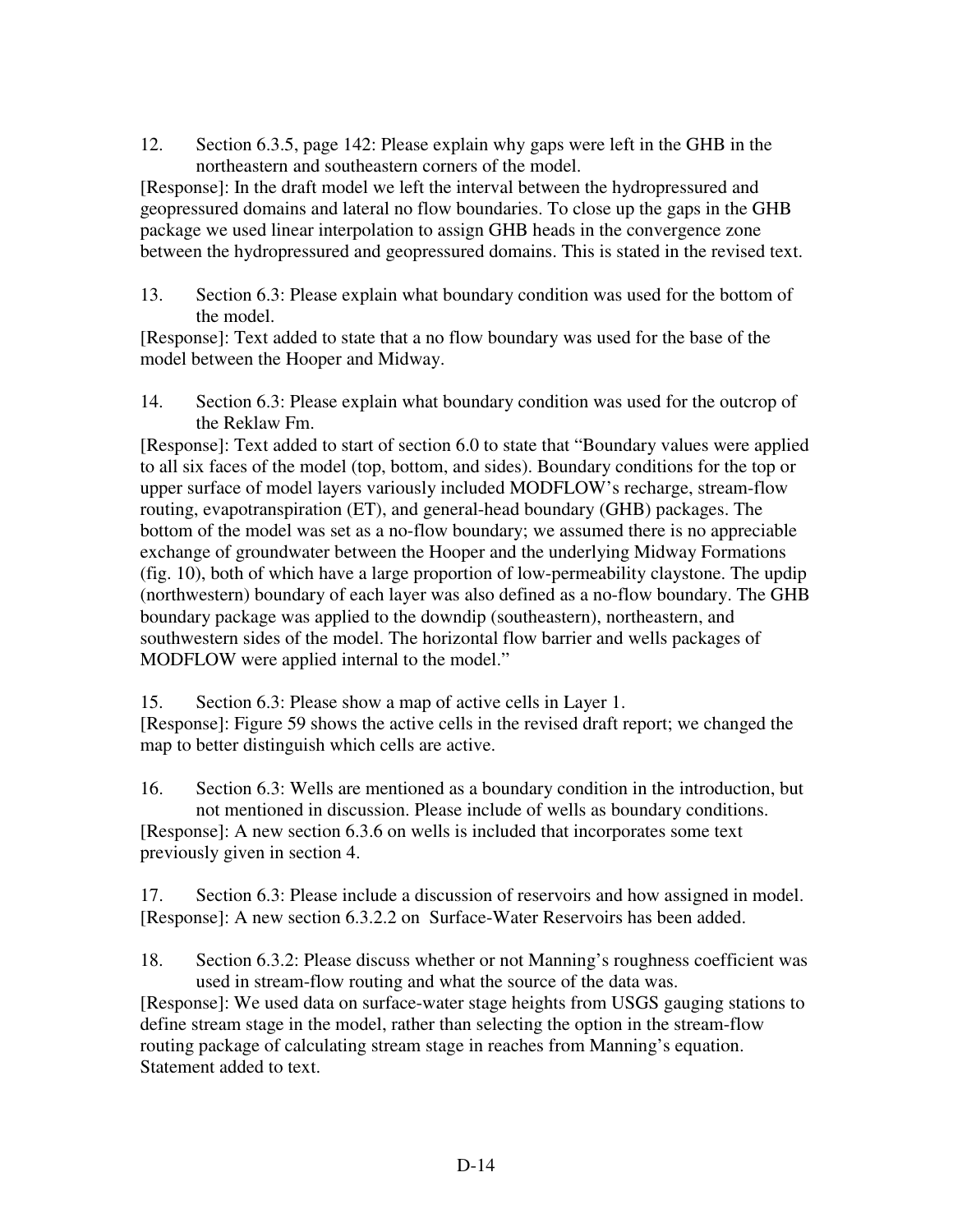19. Section 6.4: "Specific yield was assigned as a function of depth and sandstone in the aquifers." Either here or in the Hydrologic Setting section, please discuss this approach in more detail.

[Response]: Section 6.4 includes discussion of how storativity was assigned.

20. Please include a map showing where horizontal flow barriers were used. [Response]: Figures 54 to 58 now include the HFB package cells.

# *DRAFT REPORT - 7.0: MODELING APPROACH*

1. Page 147: "The increase in range of measured values and the increase in number of measurements mean that apparent model performance improves with time…" This is not a universal occurrence. Please adjust text to reflect this.

[Response]: This was revised to read more clearly as a model-specific rather than general result, and the exceptions were pointed out.

2. Page 147: Please discuss calibration criteria for the steady-state model. [Response]: Five model criteria are presented in the revised text.

3. Page 147: "The third calibration measure is mapping the residual differences…" "third" should be "second."

[Response]: Corrected.

4. Page 147: There are other required calibration measures: (1) Water balance is less than 1 percent and (2) RMS error for fitting hydrographs. Please include these in the discussion and, in the case of RMS error for hydrographs, in the report.

[Response]: Corrected and added.

# *DRAFT REPORT - 8.0: STEADY-STATE MODEL*

1. Section 8.0, page 149: "…one long time step." Please consider changing this to "…one long stress period."

[Response]: Text changed to "one long (100-yr) stress period."

2. Section 8.1, page 149: Please change "…applied allows enough…" to "…applied allowed enough…"

[Response]: Text changed to "…as initially applied, allowed so much…"

3. Table 7: Please fix formatting for RMSE/h for layer 3, steady-state. [Response]: Corrected.

4. Table 8: Unclear why Big Creek and Duck Creek are not included in the calibration data set but, in the case of Big Creek, model results are compared to the sum. Please explain.

[Response]: Table 8 renumbered as table 12 and revised. Big Creek had always been included in the calibration data set, the "\*" in table 8 of the draft report was a typo. Duck Creek was not in the initial steady state calibration data set but it has been added.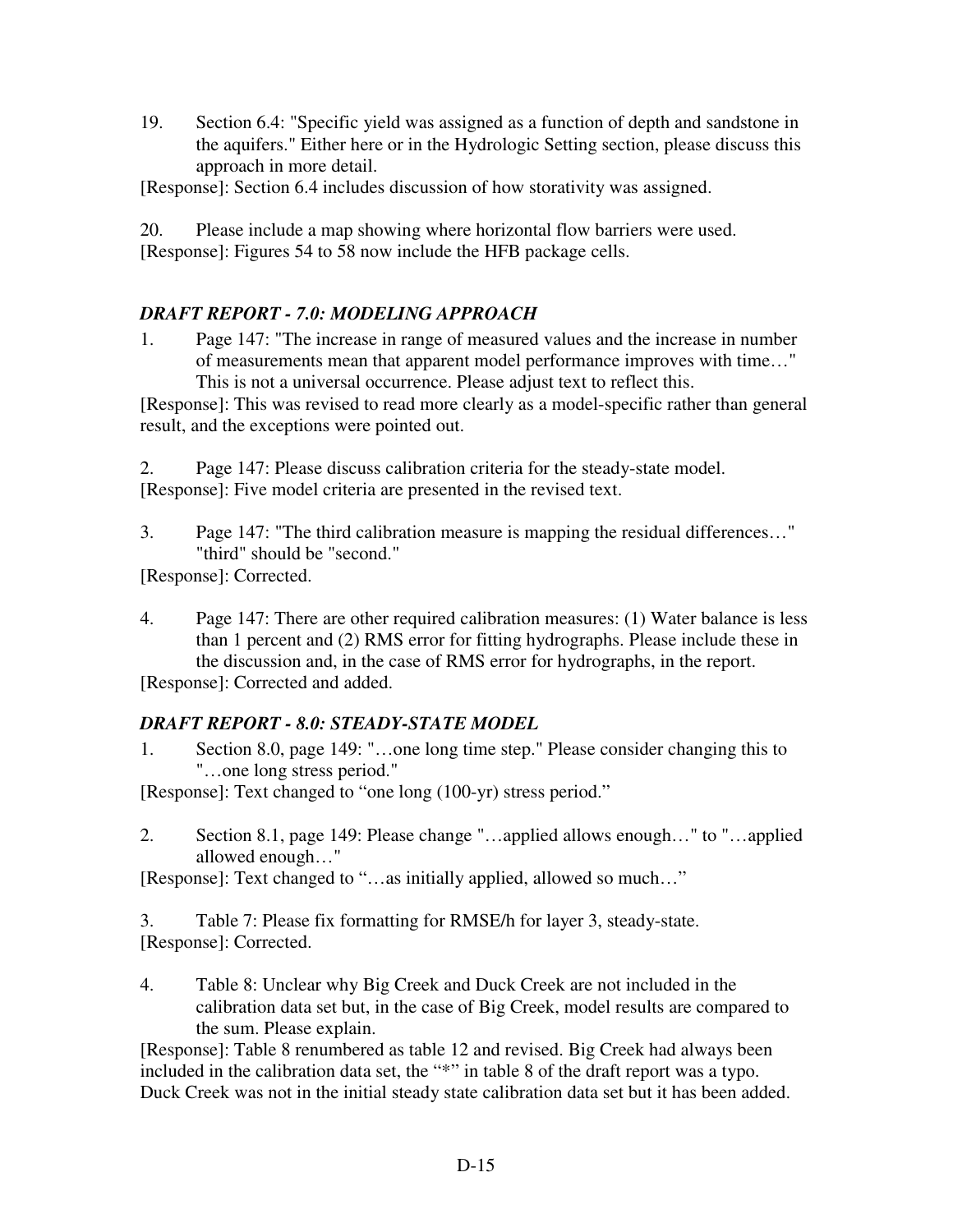5. Table 8: Please include the percent of estimated base flow for the total base flow. [Response]: Table 8 (renumbered to 12) revised to include percent of estimated base flow.

6. Tables 8, 9, 10, and 11: Please add "Values rounded to…" to the caption. [Response]: Corrected.

7. Section 8.2,  $1<sup>st</sup>$  sentence: Please remove "specific yield" from the list of sensitivity parameters.

[Response]: Corrected.

8. Table 9: Please include a reminder of which layers correspond to which aquifers/formations.

[Response]: All tables and figures that list a number for a layer also include a layer name, although for space reasons we did not include a noun, e.g., Simsboro (5).

9. Section 8.0: Please include a map comparing measured and simulated water levels.

[Response]: The simulated water levels for the Simsboro and Carrizo in the revised report include superposed trace of contours from the estimated water-level maps.

10. Section 8.0: Please include a map showing the residuals between measured and simulated water levels.

[Response]: Residuals (simulated minus observed water levels) have been added for the Simsboro and Carrizo aquifers.

11. Section 8.1, page 150: "Improved model results came from varying the maximum ET rate according to regional trends in net lake-surface evaporation." Unclear if figure 9 was used or a generalization of figure 9. Please clarify. If a generalization was used, please include a map to show final calibrated values.

[Response]: Maximum ET rates are set to the net lake-surface evaporation or 14 in/yr, whichever is greater as described in Section 4 of the report. The same data set was used to build figure 9.

12. Please report the water balance error.

[Response]: The water balance error is included in each budget table and summarized in the text as less than 0.01 percent.

13. Need a discussion on how horizontal flow barriers were calibrated. [Response]: We state that "Trial-and-error adjustment showed that the steady-state model was not very sensitive to changes in the HFB hydraulic characteristic term. Further tests during the transient model calibration showed no reason to change the initial estimates of the HFB hydraulic characteristic."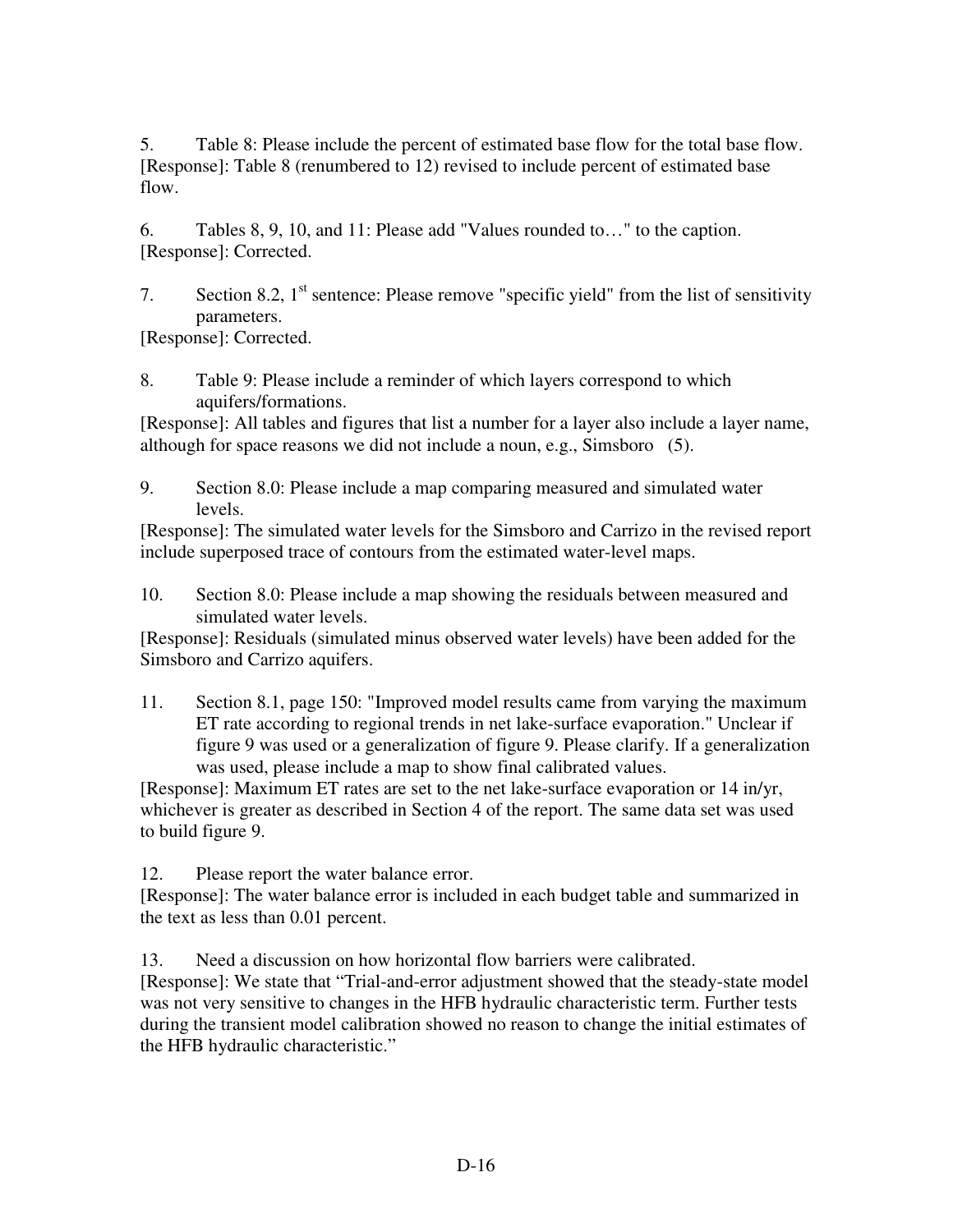# *DRAFT REPORT - 9.0: TRANSIENT MODEL*

1. Section 9.1: Please include a map of measured water levels vs. simulated water levels.

[Response]: The 1990 and 2000 simulated water levels for the Simsboro and Carrizo in the revised report include superposed trace of contours from the estimated water-level maps. Residuals maps also are included.

2. Figure 72: The model does not do well in matching water levels in the northeastern part of the model although it is stated that the model 'generally' matches the observed water levels. Please add more discussion as to why this area is error.

[Response]: Revised text adds statement to page 165 of the draft report that "other factors could include errors in pumping rate, storativity, and vertical permeability between the Carrizo and Reklaw layers.

3. Section 9.1: Please include the RMSE for the hydrographs. [Response]: RMSE and Shift are given in each of the 40 hydrographs shown through 2000.

4. Figure 83: The last three years show the same value for precipitation. Please review and address as appropriate.

[Response]: The latest mappable precipitation data we had available at the start of the project was 1997 and so we use that year's value for 1998 through 2000. This is mentioned in the text.

5. Please report the water balance error.

[Response]: The water balance error is included in each budget table and summarized in the text as less than 0.01 percent.

6. Table 10: Please include a note on the time period the change in storage represents.

[Response]: Comments have been added to the three water budget tables (steady state, transient, and predictive). In general the annual rates are totals or averages for a year and not extrapolated from part of a year, e.g., a 12-month time step or 12 1-month stress periods. For 1990 we did end up having to extrapolate from a 2.4 month time step to the rest of the year.

7. Section 9.3: Please include several hydrographs showing sensitivity to hydrologic parameters.

[Response]: New figure 104 shows several hydrographs showing sensitivity to hydrologic parameters for the Carrizo and Simsboro. We made other hydrographs; hydrographs are only visibly sensitive if they show large amounts of drawdown.

8. Please include a budget for 1990 and the drought of the 1990s. [Response]: Table 14b includes a budget for the maximum drought years of 1988 and 1996.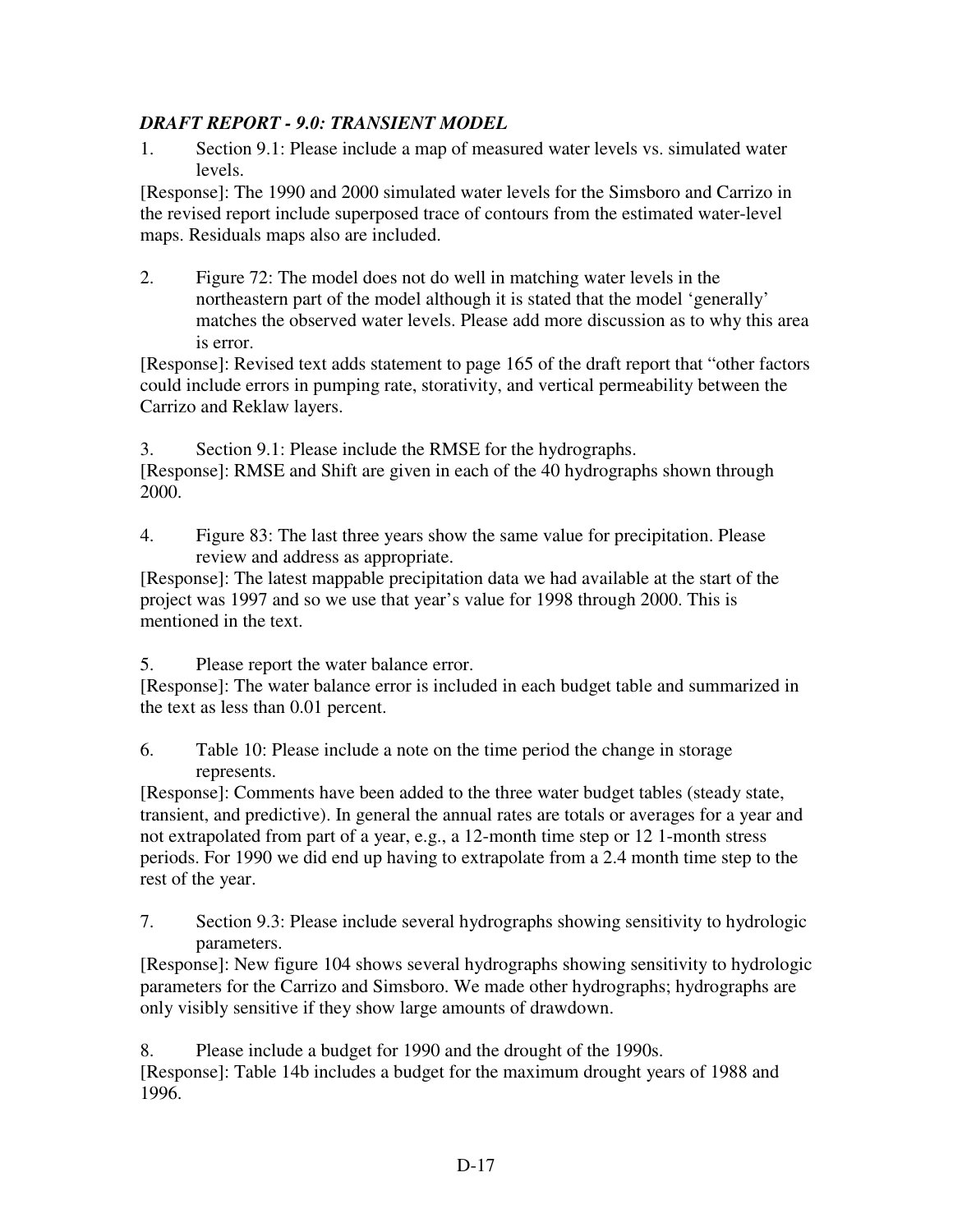9. Please provide a map of the final calibrated specific storage.

[Response]: Figures 64 to 68 show the final calibrated storativity.

# *DRAFT REPORT - 10.0: PREDICTIONS*

1. Section 10, 1st paragraph: "…pumping rates projected by the Regional Water Planning Groups…" See comment 6 in the DRAFT REPORT- 1.0 INTRODUCTION.

[Response]: [Response]: Text revised to state that the projected pumping rates for 2000 to 2050 were derived from a TWDB analysis of the demands and supplies of surface water and groundwater, along with possible water management strategies, included in the Regional Water Plans prepared by Regional Water Planning Groups.

2. Section 10.1, page 199,  $1<sup>st</sup>$  paragraph: "... water strategy..." should be "...water management strategy…"

[Response]: Corrected.

3. Section 10.1, page 199,  $2<sup>nd</sup>$  paragraph: "The model predicts that combining too much pumping in a few closely spaced cells yields simulation results that can include dewatering of cells." Does this mean that the predictive runs include dewatered cells in the large well field areas? If this is the case, then please discuss the implications of this on model results (i.e. underestimated drawdowns).

[Response]: Text rewritten and quoted phrase deleted. In the revised model, about 30 models cells at the updip limit of the outcrop of the Hooper aquitard (layer 6) are simulated as going dry by 2050. These are the only model cells that go dry during the historical and predictive simulations (no cells go dry as of 2000). That these cells go dry in the model reflects the interaction of pumping and recharge rates, cell thickness, specific yield, and hydraulic conductivity assigned to that part of the model. Groundwater withdrawal assigned to these model cells represents mainly rural domestic water use, estimated on the basis of census information. Finding good yields of potable groundwater near the updip limit of the Hooper aquitard can be problematic. Future pumping rates from the updip Hooper most likely will be limited by well yield and water quality.

These cells going dry does have an effect on the water budget, we lose as much as 3,000 acre-ft/yr from the simulation in 2050, mainly from stock and rural domestic pumping, that had been assigned to these edge cells of the outcrop.

4. Section 10: Please include a discussion of how the drought of record was defined and how it compares to normal precipitation.

[Response]: Draft report section 2.1 on physiography and climate stated that the period from 1954 through 1956 included 3 of the 10 driest years since 1940 and can be defined as the drought of record for the area (fig. 8). The driest years during the decades of the 1980s and 1990s were 1988 (average of 29.4 inches/yr) and 1996 (average of 38.1 inches/yr).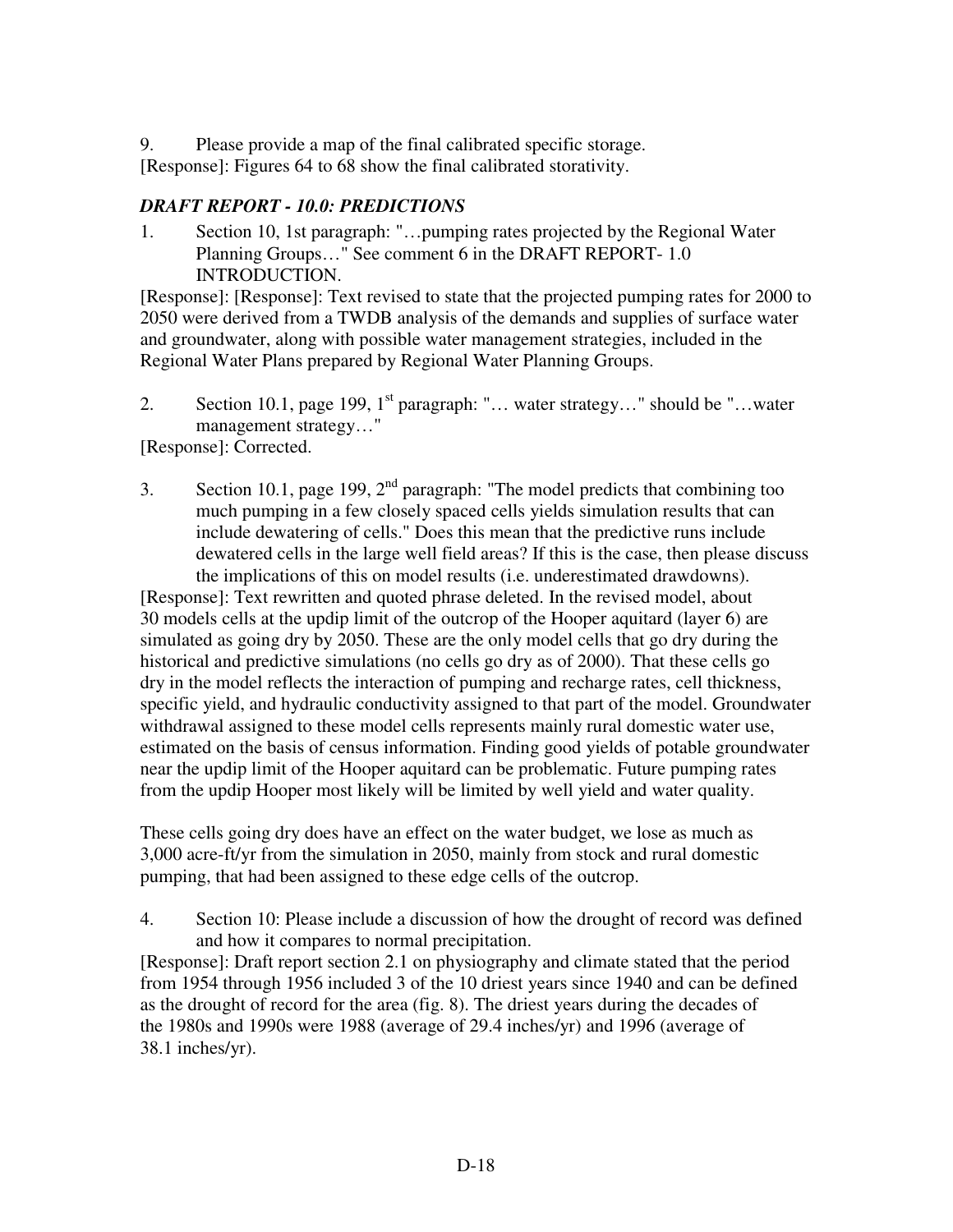We also point out in section 6.1 that recharge rate was assigned to future drought years using according to the difference between precipitation in those drought years and the average (1960 to 1997) precipitation rate, the same methodology for assigning recharge as a function of precipitation and soil characteristic for any year. Monthly recharge during the drought years was kept uniform because we assume that drainage from the unsaturated zone to the water table does not cease during a drought year.

5. Please change "Simsboro" in the captions of figures 94 through 98 to "Carrizo." [Response]: Corrected.

6. Table 11: Pumping rates do not agree with those shown in Table 5. Please address.

[Response]: Some of the difference was rounding error, some was more dry cells in the draft version of the model. There remains a slight difference (<1 percent) between revised tables 5 and 16, which replace tables 5 and 11, which probably relate to the 30 Hooper cells going dry.

7. Table 11: Parts of Table 11 do not agree with model output.

[Response]: Some difference may be from draft version of the flow model saved for the data model that incorporated corrections and improvements after the draft report had already been committed to production.

8. Table 11: Please specify which stress period the budgets apply to (i.e. the last monthly stress period or the sum of the 12 stress periods for a year). [Response]: Comment added to table stating that the budget is calculated from sum of the 12 1-month stress periods that make up each decadal-year simulation.

9. Figure 101: Please label what (a) and (b) are.

[Response]: Parts (a) and (b) are identified in the caption.

# *DRAFT REPORT - 11.0: LIMITATIONS OF THE MODEL*

1. Section 11.2, page 215,  $1<sup>st</sup>$  bullet: Extraneous period occurs after Wilcox in three places.

[Response]: Corrected.

# *DRAFT REPORT - 12.0: FUTURE IMPROVEMENTS*

1.  $2<sup>nd</sup>$  paragraph: "In some cases there are significant discrepancies between the estimates for future pumping developed by the regional water planning groups and the TWDB that need to be resolved." The RWPGs did not develop datasets for future pumping. Please revise this statement.

[Response]: Sentence was deleted.

2. Page 219,  $1<sup>st</sup>$  bullet: Please specify who in the Federal government. [Response]: Reference is revised to cite publication by Neuzil (1994) on assessment of low-permeability materials.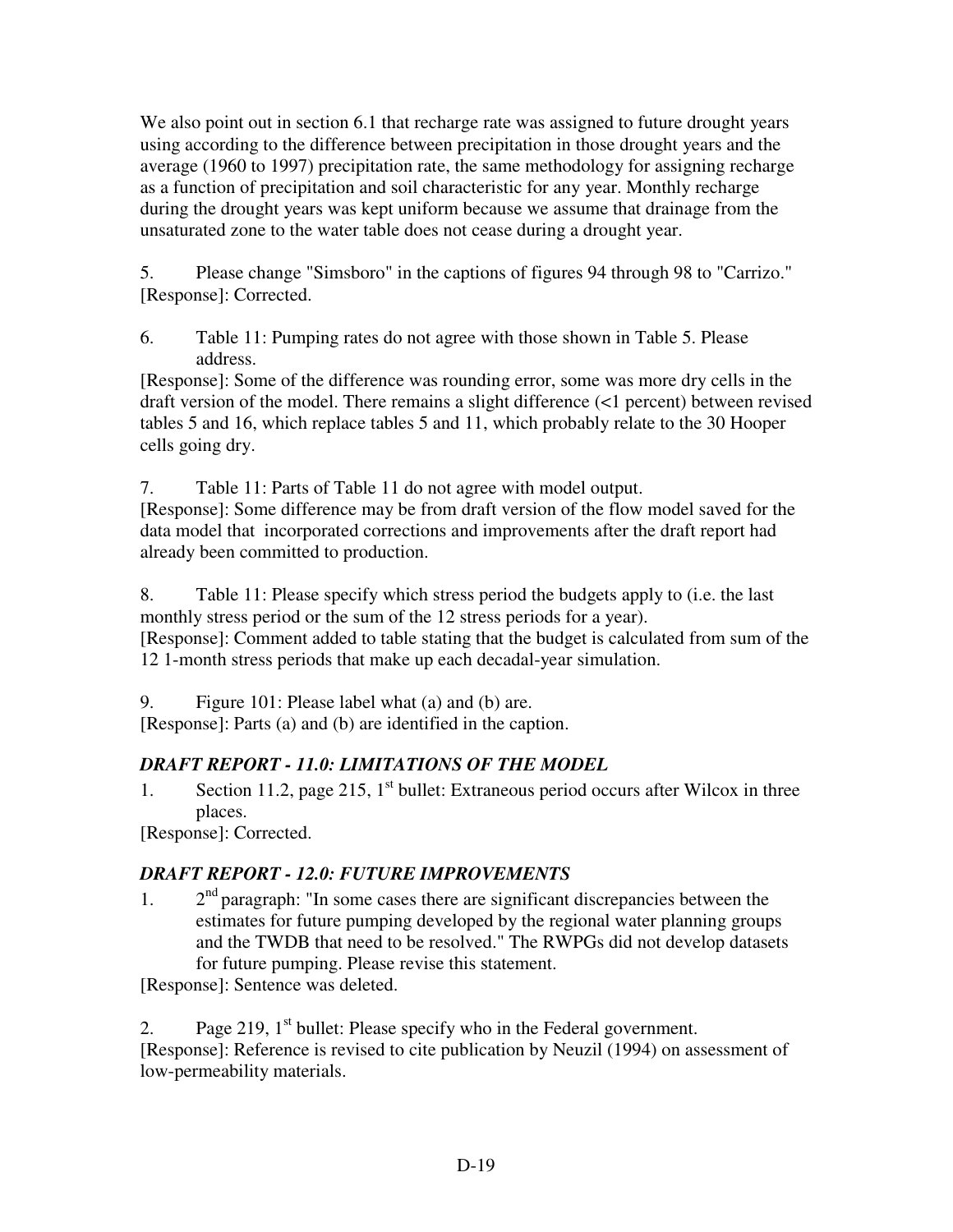3. Page 220,  $1<sup>st</sup>$  bullet: "Additional research is needed for water quality ....." Please add 'for.' [Response]: Corrected.

# *DRAFT REPORT - 13.0: CONCLUSIONS*

No comments

# *DRAFT REPORT - APPENDIX A*

1. Section A-3.1: All of the superscripts in this section are not "super," they need to be raised. Specifically degree symbols and mass numbers.

[Response]: Corrected.

# *DRAFT REPORT - APPENDIX B*

1. Page B-4, equation 1: Please define 'dh.'

[Response]: The term 'dh,' with units of length (L) was defined in the draft report in the line immediately following equation (1).

2. Page B-4, equation 2: Is it 'm' as shown in the equation or 'M' as in the definition?

[Response]: Corrected; lower case changed to upper case.

# *DRAFT REPORT - FIGURES*

The following figures are not readable when photocopied in black and white (see RFP Attachment 1 page 25/40, "figures shall be designed such that a black and white photocopy is readable"). If possible please use different line types, symbols, or shades of gray rather than different colors:

Figures 11, 12, 13, 34, 44, 48, 50, 52, 53, 54, 64, 70, 76

[Response]: Per discussion with the Project Manager, it is our understanding that the original TWDB intent was that color figures be readable when printed as an original to a standard office-quality black and white printer, as has been set for the reporting standard in the 2002 GAM technical specifications. We believe these figures meet this requirement.

# *DRAFT REPORT - MODEL*

No comment. Model runs, although there are some differences between the water budget in the model and the budget presented in the report.

# **CZWX\_c GAM Review – Part B: Project Data**

Did we get all of the data files we requested? No Is the data organized in the way we requested? No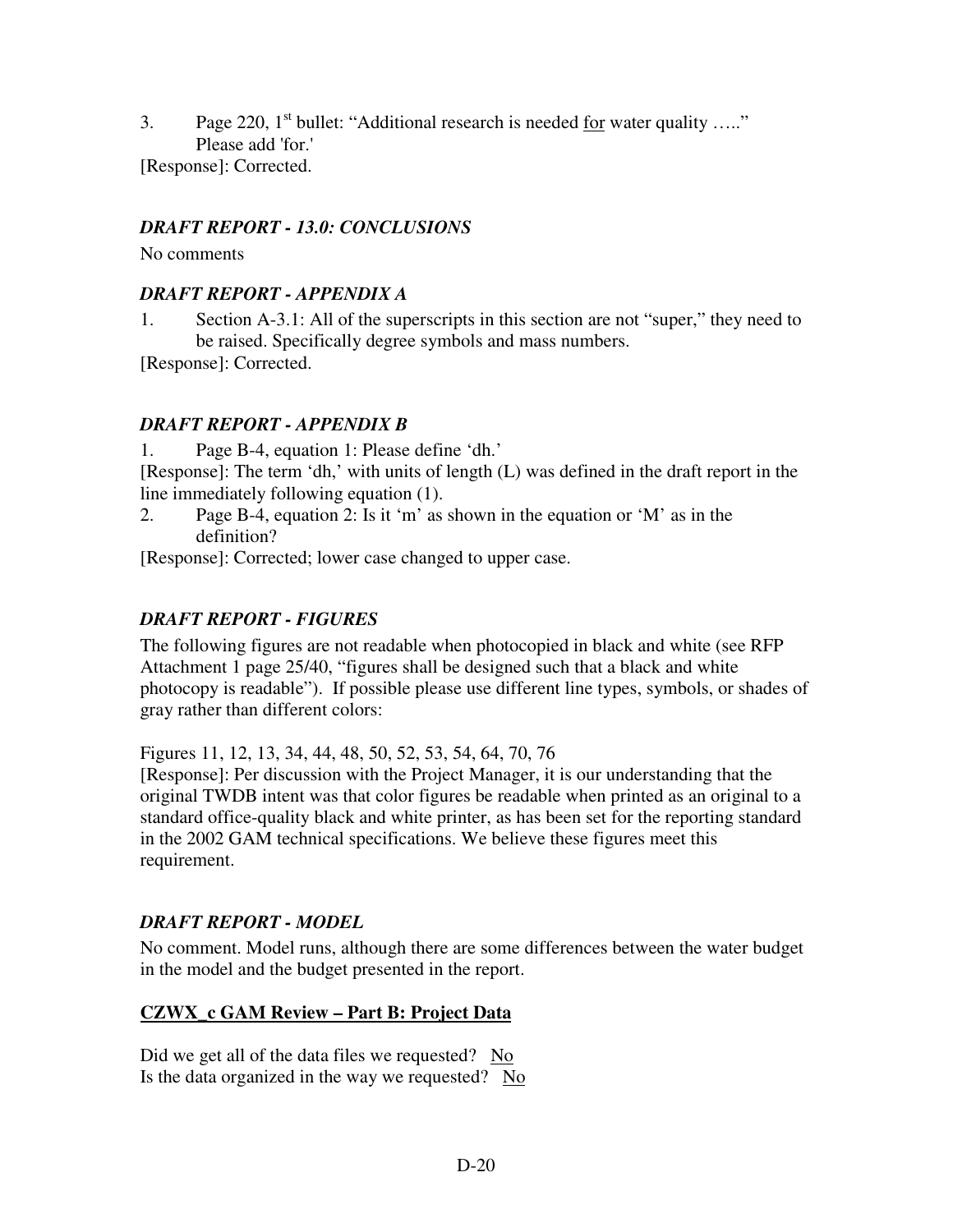### **Introduction:**

It is imperative that we receive enough source data to completely rebuild the groundwater model from scratch and reproduce all report figures and tables should it be necessary. In other words, if a new model grid resolution and/or orientation was needed, there should be sufficient data to create a new model for the study area. Moreover, there should be enough data to regenerate any or all of the intermediate derivative data with updated information. This source and intermediate derivative data should be organized under the SRCDATA folder/directory according to the guidelines set forth in Attachments 1 & 2 of the RFP. An empty directory tree structure was provided to facilitate the organization of the project data. The empty directory tree structure is available for download in zip format at http://www.twdb.state.tx.us/gam/resources/gam\_tree.zip.

It is also required that all final model parameter and variable/stress data be delivered in a database format that can easily be referenced to each and every model grid cell. In other words, there should be enough cell-referenced data to regenerate all or update any individual cell value of the required MODFLOW or PMWIN input files. The file format of these databases may be in Excel 97, Access 97, or in an ESRI GIS format compatible with ArcView 3.2 or ArcInfo 7.21. Each sheet, table, or coverage should be attributed with the appropriate model grid cell-reference information as set forth in Attachments 1 & 2 of the RFP. These data sets should be organized under the GRDDATA folder directory and with in the appropriate sub-folders/directories. The GRDDATA OUTPUT folder and its sub-folders/directories may be omitted or left empty.

Finally, the actual MODFLOW 96 and PMWIN 5.0 formatted files for both INPUT and OUTPUT must be organized as set forth in Attachments  $1 \& 2$  of the RFP. Separate folders/directories must be used for 1) the calibrated steady-state model files; 2) the calibrated transient model files; 3) the verification transient model files; 4) and each of the decadal transient predictive model simulation run files.

# **Review Summary:**

The data provided by the CZWX<sub>\_c</sub> contractor are missing some required data sets as listed in sections below. Listing files are needed within each folder/directory listing all file names or groups of file names and their contents. Contractor did not follow data model organization as requested in RFP.

[Response]: It is our understanding that we need to provide files and documentation in the format and software used for their construction. Data sets worked up in Excel or Surfer will be reported in Excel or Surfer. It is not required to construct ArcView coverages solely for the purpose of providing a GIS coverage if that data was otherwise developed. Access was not much used during this project.

Hard copy listing files were provided with the data model; digital versions of the file listings will be included in the final data model.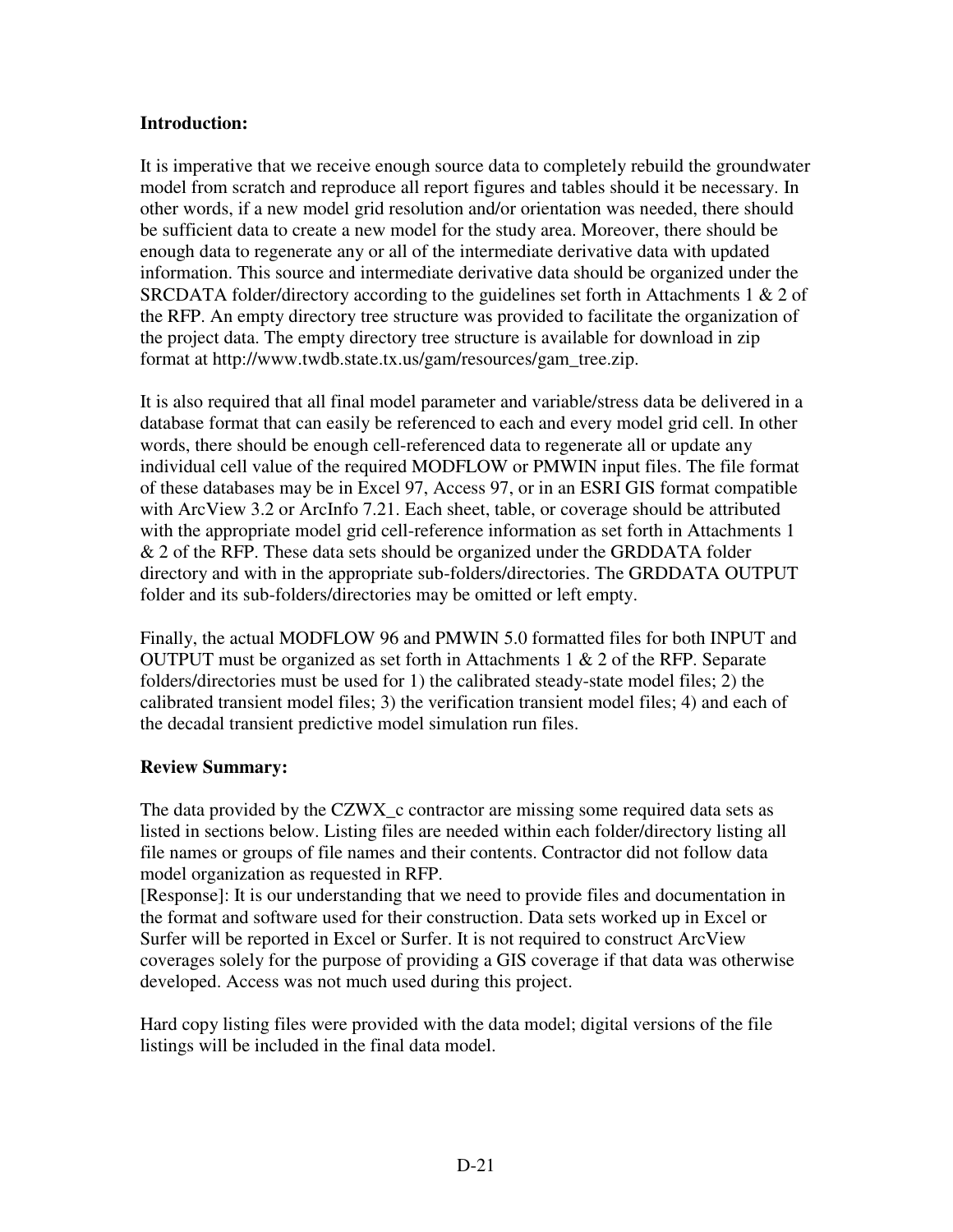Some metadata files had incorrect spatial reference information or missing altogether. Metadata files should include enough information to determine data source, data processing methods, data units, and correct spatial parameters (for GIS coverages) for each data set, table, worksheet, and/or coverage. Moreover, the GIS coverages may have been projected with incorrect NAD 27 datum instead of correct NAD 83 datum since state and county coverages do not match exactly with TWDB state and county GAM coverages. The datum error results in various horizontal shifts from less than 100 ft. to more than 3,000 ft in various directions in various places.

[Response]: It is our understanding the 100 to 3,000 ft error originated from our using TWDB data early in the project that had been posted on the TWDB website with truncated projection reference information. BEG had discovered this error in related work for the SHP Ogallala GAM project and passed this information along through that contractor to the TWDB, after which the web site information was changed. Unfortunately, this error was not brought to the attention of the CW-c GAM project team and it was not previously corrected. The cited spatial shift is the same as that observed resulting from the truncation errors.

Our corrective action has been to redownload and save to the data model as many coverages as possible to recreate. Not all of the sequence of calculations could be followed through late in the project for all coverages. Few of the coverages using TWDB data with this error had a significant effect on model design or results. The shift is small compared to model grid-cell size and especially with respect to the large distances between control data.

The NAD27 versus NAD83 issue we believe is a different problem. The NAD27 labels in the metafiles are incorrect in most if not all cases and are being corrected in the revised data model. We had used a software package to automatically generate the metadata files; it defaulted the NAD27 statement for all files. This is corrected in the revised data model.

File nomenclature is inconsistent such that it is extremely difficult to associate data files with metadata files. Consistency should be kept throughout with regard to file suffix (ie. .TXT or .MET). Furthermore, file prefix should be same for metadata file as for its associated data file(s). Additional comments below listed under expected data model organization.

[Response]: The revised data model includes more consistency in file naming.

Pumpage data sets are unacceptable due to missing data fields and poor or missing documentation.

[Response]: Additional data and documentation are being included in the several file sets used to generate the pumping input files for the model.

### *DRIVE:\CZWX\_c\grddata\input\hydraul*

NO DATA OR FOLDER FOUND – model cell-referenced hydraulic parameters should go here.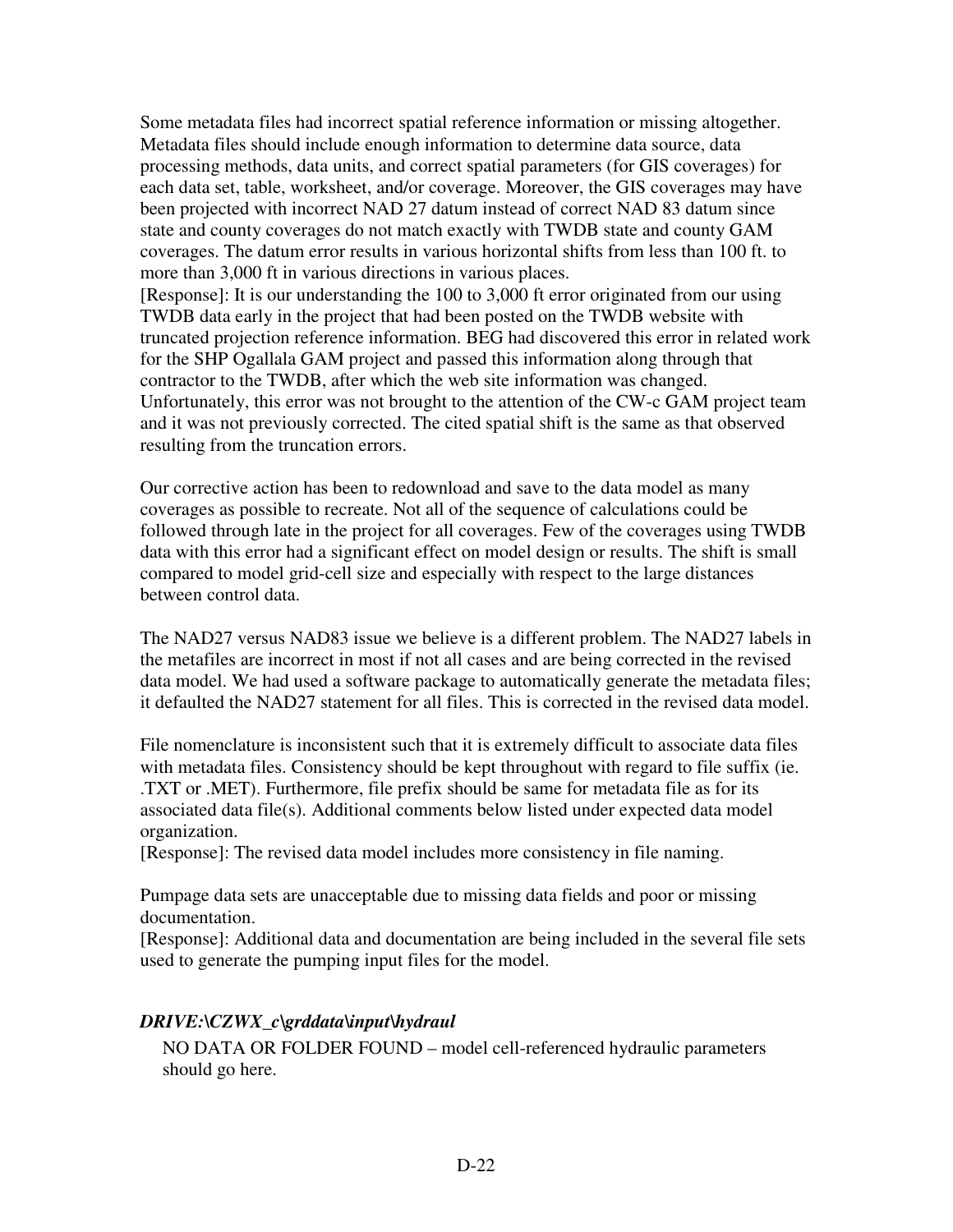[Response]: The input, output, and documentation of  $ArcView$ , Surfer $\Theta$ , Excel, and Fortran-based calculations that generated the values of horizontal and vertical permeability will be loaded into this directory.

#### *DRIVE:\CZWX\_c\grddata\input\ibnd*

Need a listing file listing name of each file or grouped set of files and their contents or purpose within each folder.

[Response]: Digital versions of the file listings will be included in the final data model for this directory.

Access97 database is acceptable except for needed metadata file describing fields and field units.

[Response]: ASCII files will be used to present metadata information on data fields and field units

# *DRIVE:\CZWX\_c\grddata\input\stress\ststate\drns*

NO DATA OR FOLDER FOUND – model cell-referenced hydraulic parameters should go here along with required documentation.

[Response]: No drain package was used in the model.

### *DRIVE:\CZWX\_c\grddata\input\stress\ststate\evt*

NO DATA OR FOLDER FOUND – model cell-referenced hydraulic parameters should go here along with required documentation.

[Response]: The TWDB data on net lake evaporation was used to estimate maximum ET rate. Gridded data based on this information are included in this directory.

ET input parameters were constant through time; they did not vary with stress period and are the same for steady state, transient, and predictive models. The same files and documentation will be placed in the respective folders to make them available for each model.

# *DRIVE:\CZWX\_c\grddata\input\stress\ststate\rech*

Difficult to ascertain whether this data is actually in grid format due to lack of documentation. More detailed documentation is needed to explain each of the Excel files and final recharge values. For example, what are the files ppte\_avr\_1951- 1997\_3avr.xls and Set-Rech-File2.1.xls used for? What values are used for drought of record periods of the predictive simulations? The recharge files need much more organization as detailed under by Attachment 2 of RFP.

[Response]: The same methodology was used for estimating recharge for the steady state, transient, and predictive models. The key information for generating recharge input for the model include (1) maps of precipitation through time by model cell, derived from NWS station measurements, and (2) soil permeability, derived from STATSGO coverage. Calculations from the derived gridded data were done in Excel. These files and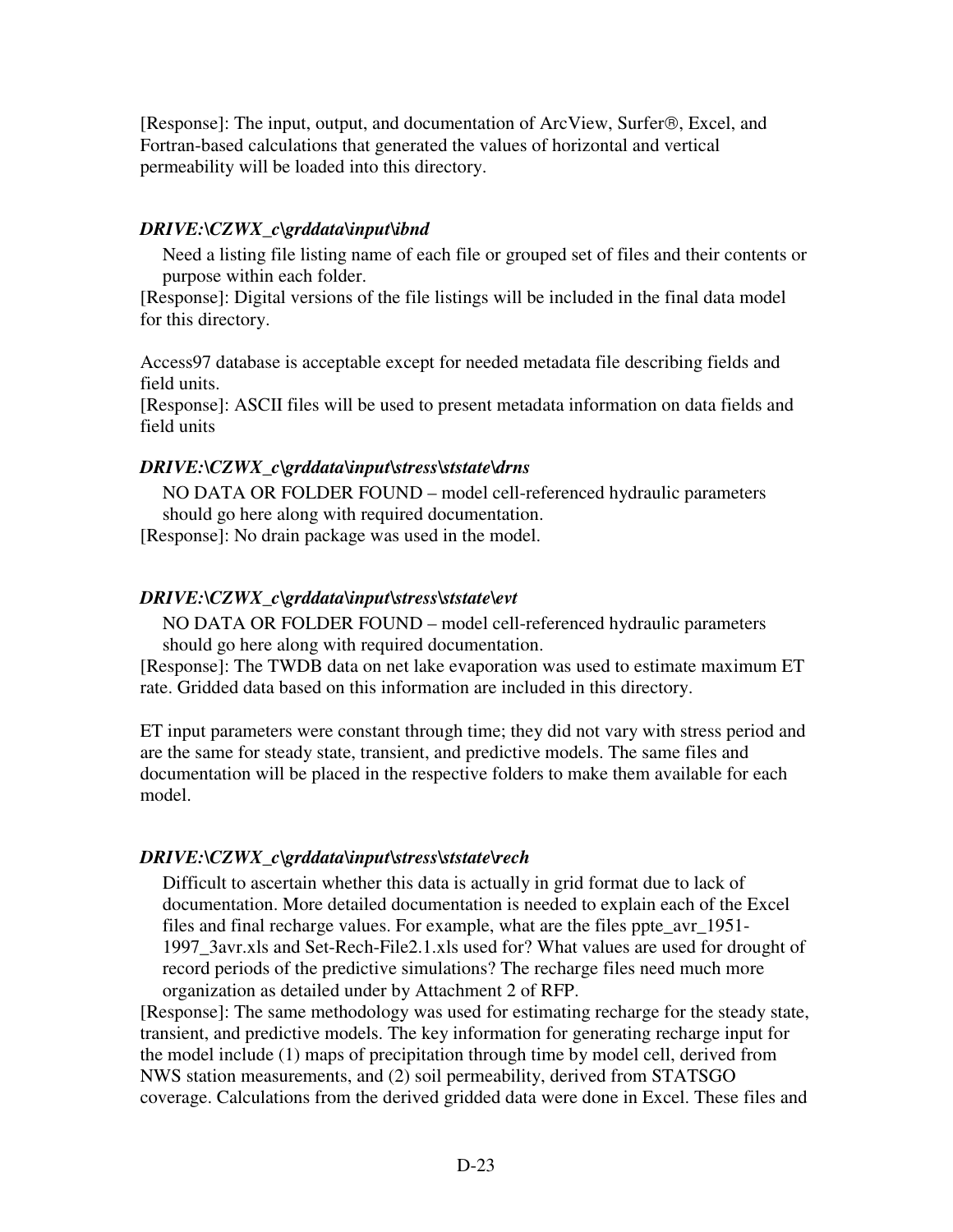documentation will be placed in the respective folders to make them available for each model.

File names will be simplified and tied to metafile information more clearly with consistent naming.

# *DRIVE:\CZWX\_c\grddata\input\stress\ststate\res*

NO DATA OR FOLDER FOUND – model cell-referenced reservoir package parameters should go here.

[Response]: There were no reservoirs in the steady state (1850-1950) model.

# *DRIVE:\CZWX\_c\grddata\input\stress\ststate\strm*

NO DATA OR FOLDER FOUND – model cell-referenced stream package parameters should go here along with required documentation.

[Response]: Streamflow routing input parameters were constant through time; they did not vary with stress period and are the same for steady state, transient, and predictive models. The same files and documentation will be placed in the respective folders to make them available for each model.

We will provide an Excel file listing model cell-referenced stream package parameters with required documentation.

# *DRIVE:\CZWX\_c\grddata\input\storage*

NO DATA OR FOLDER FOUND – model cell-referenced hydraulic parameters should go here along with required documentation.

[Response]: We generated storativity values for the model grid in Excel. These files will be placed here with documentation.

# *DRIVE:\CZWX\_c\grddata\input\stress\ststate\well*

Need a listing file listing name of each file or grouped set of files and their contents or purpose within each folder.

[Response]: There was no pumping in the steady-state (1850-1950) model.

The Excel spreadsheets for calibration and predictive pumpage are acceptable but each need a metadata file describing fields and field units. Pumpage data sets must contain WUG\_ID and WUG\_Name relationship as specified by RFP.

The predevelopment municipal pumpage Excel file has no reference to model cell\_id, row, or column as required by Attachment 2 of RFP. Other ASCII pumpage data also have no reference to model cell id, row, or column as required by Attachment 2 of RFP. None of the predevelopment data sets have metadata files associated with them.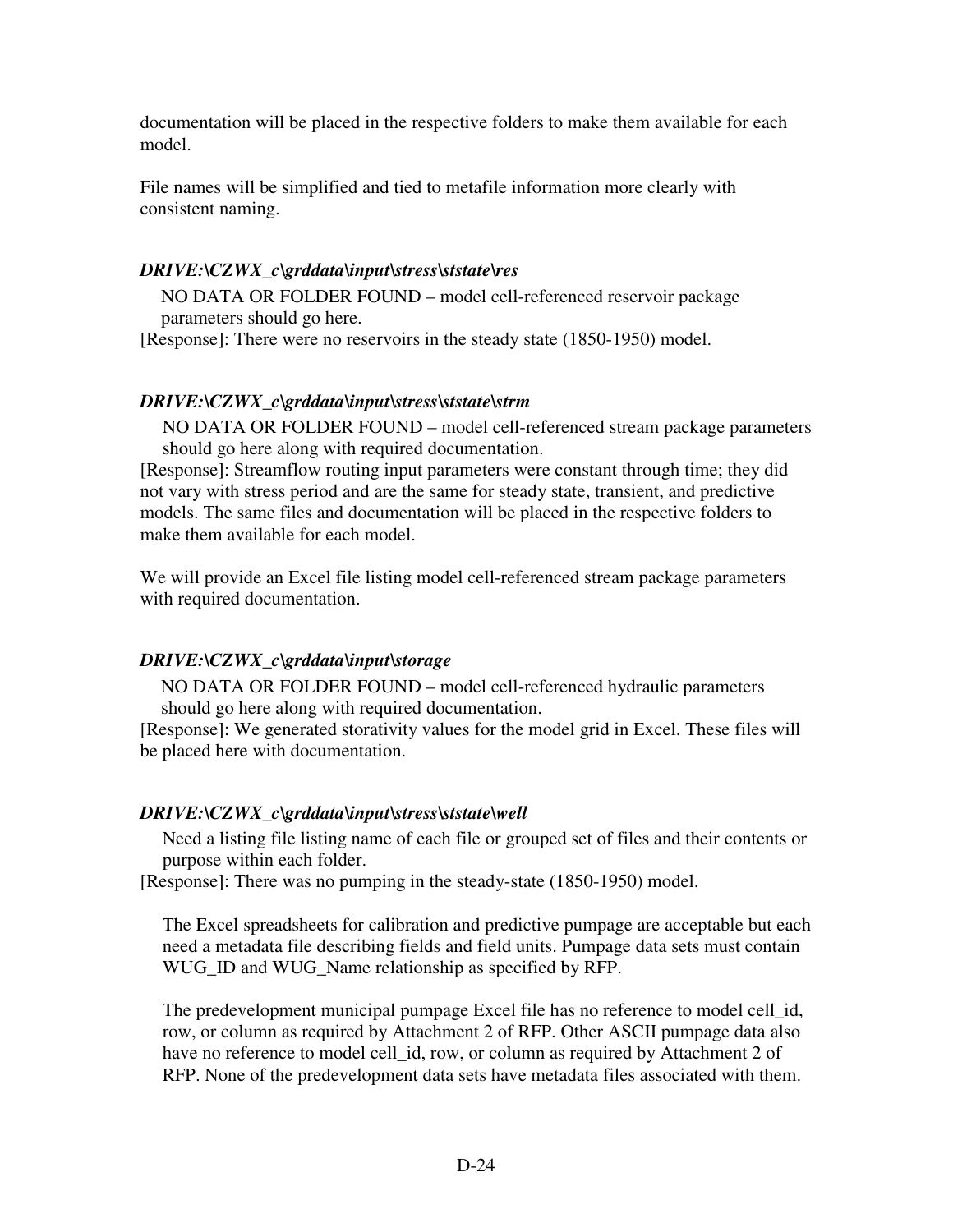### *DRIVE:\CZWX\_c\grddata\input\stress\trans\drns*

NO DATA OR FOLDER FOUND – model cell-referenced hydraulic parameters should go here along with required documentation.

[Response]: No drain package was used in the model.

#### *DRIVE:\CZWX\_c\grddata\input\stress\trans\evt*

NO DATA OR FOLDER FOUND – model cell-referenced hydraulic parameters should go here along with required documentation.

[Response]: The TWDB data on net lake evaporation was used to estimate maximum ET rate. Gridded data based on this information are included in this directory.

ET input parameters were constant through time; they did not vary with stress period and are the same for steady state, transient, and predictive models. The same files and documentation will be placed in the respective folders to make them available for each model.

#### *DRIVE:\CZWX\_c\grddata\input\stress\trans\rech*

Difficult to ascertain whether this data is actually in grid format due to lack of documentation. More detailed documentation is needed to explain each of the excel files and final recharge values. For example, what are the files ppte\_avr\_1951- 1997\_3avr.xls and Set-Rech-File2.1.xls used for? What values are used for drought of record periods of the predictive simulations? The recharge files need much more organization as detailed under by Attachment 2 of RFP.

[Response]: The same methodology was used for estimating recharge for the steady state, transient, and predictive models. The key information for generating recharge input for the model include (1) maps of precipitation through time by model cell, derived from NWS station measurements, and (2) soil permeability, derived from STATSGO coverage. Calculations from the derived gridded data were done in Excel. These files and documentation will be placed in the respective folders to make them available for each model.

File names will be simplified and tied to metafile information more clearly with consistent naming.

#### *DRIVE:\CZWX\_c\grddata\input\stress\trans\res*

NO DATA OR FOLDER FOUND – model cell-referenced reservoir package parameters should go here along with required documentation.

[Response]: Information on reservoirs used to select the model cells to which reservoirs were assigned will be listed in this directory. The limited coverage on reservoirs, consisting of where reservoirs are in order to assign those reservoirs > 1 cell, will be added.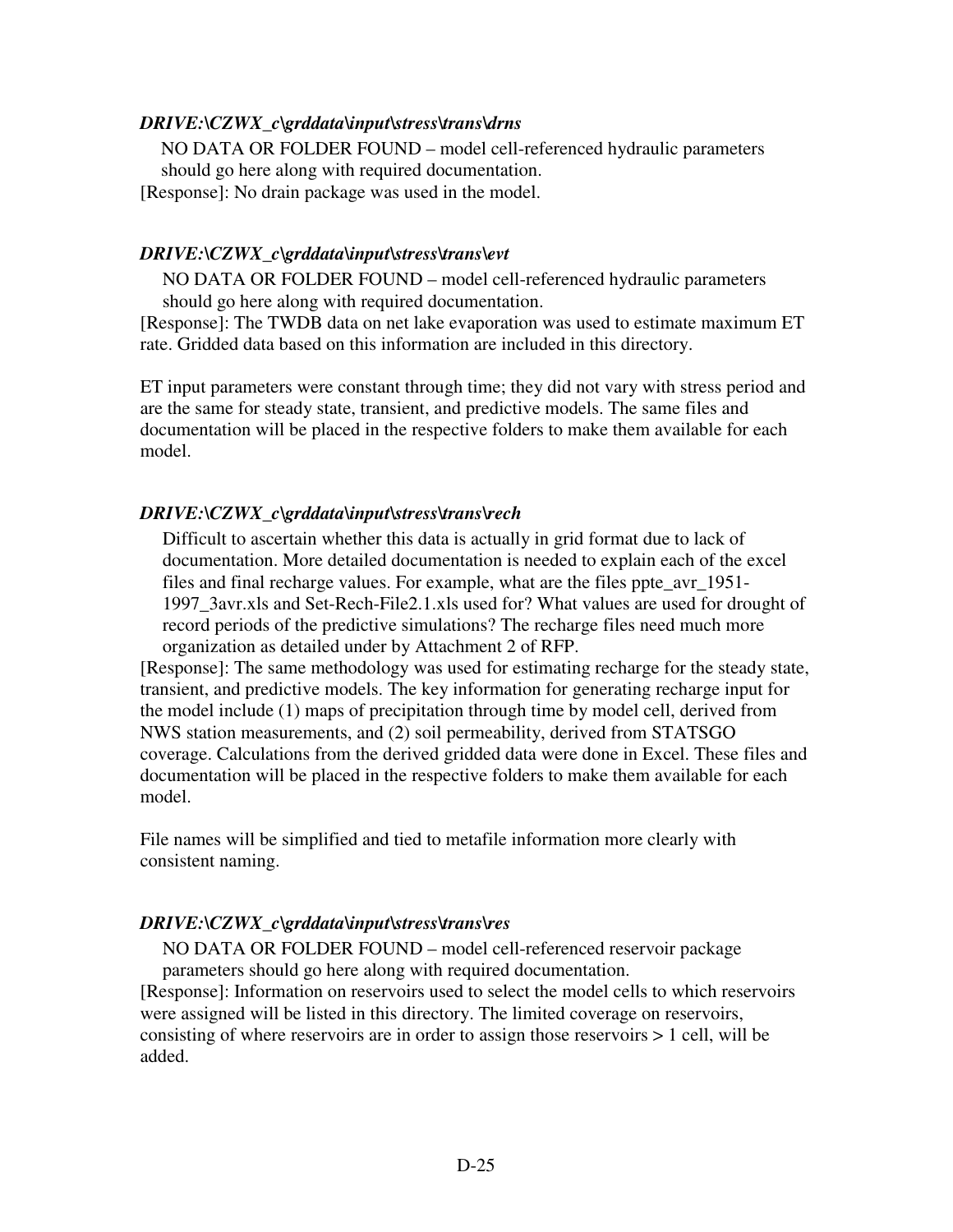#### *DRIVE:\CZWX\_c\grddata\input\stress\trans\strm*

NO DATA OR FOLDER FOUND – model cell-referenced stream package parameters should go here along with required documentation.

Streamflow routing input parameters were constant through time; they did not vary with stress period and are the same for steady state, transient, and predictive models. The same files and documentation will be placed in the respective folders to make them available for each model.

#### *DRIVE:\CZWX\_c\grddata\input\stress\trans\well*

Need a listing file listing name of each file or grouped set of files and their contents or purpose within each folder.

[Response]: We created master input files of pumping rates for the transient model and the predictive model. These revised files will be placed here with documentation.

The Excel spreadsheets for calibration and predictive pumpage are acceptable but each need a metadata file describing fields and field units. Pumpage data sets must contain WUG ID and WUG Name relationship as specified by RFP.

[Response]: Documentation and metadata files on pumping rates will be provided with WUG\_ID and WUG\_Name relationship.

The predevelopment municipal pumpage Excel file has no reference to model cell\_id, row, or column as required by Attachment 2 of RFP. Other ASCII pumpage data also have no reference to model cell\_id, row, or column as required by Attachment 2 of

RFP. None of the predevelopment data sets have metadata files associated with them. [Response]: The Excel file will have an added key column with the required model cell\_id information.

#### *DRIVE:\CZWX\_c\grddata\input\struct*

Need a listing file listing name of each file or grouped set of files and their contents or purpose within each folder.

[Response]: We will provide a file with grid cell bottom and top listed with respect to model cell\_id and associated metadata files.

Access97 database is acceptable except for needed metadata file describing fields and field units.

#### *DRIVE:\CZWX\_c\modflow\modfl\_96\input\ststate*

Need a listing file listing name of each file or grouped set of files and their contents or purpose within each folder.

There is only one set of MODFLOW formatted files and cannot easily determine whether they are for steady-state, transient, or predictive run(s). Steady-state is assumed. Need more documentation for these files.

[Response]: It is our understanding that the requirement is that the steady state model be incorporated as the first long stress period of the transient model so that any future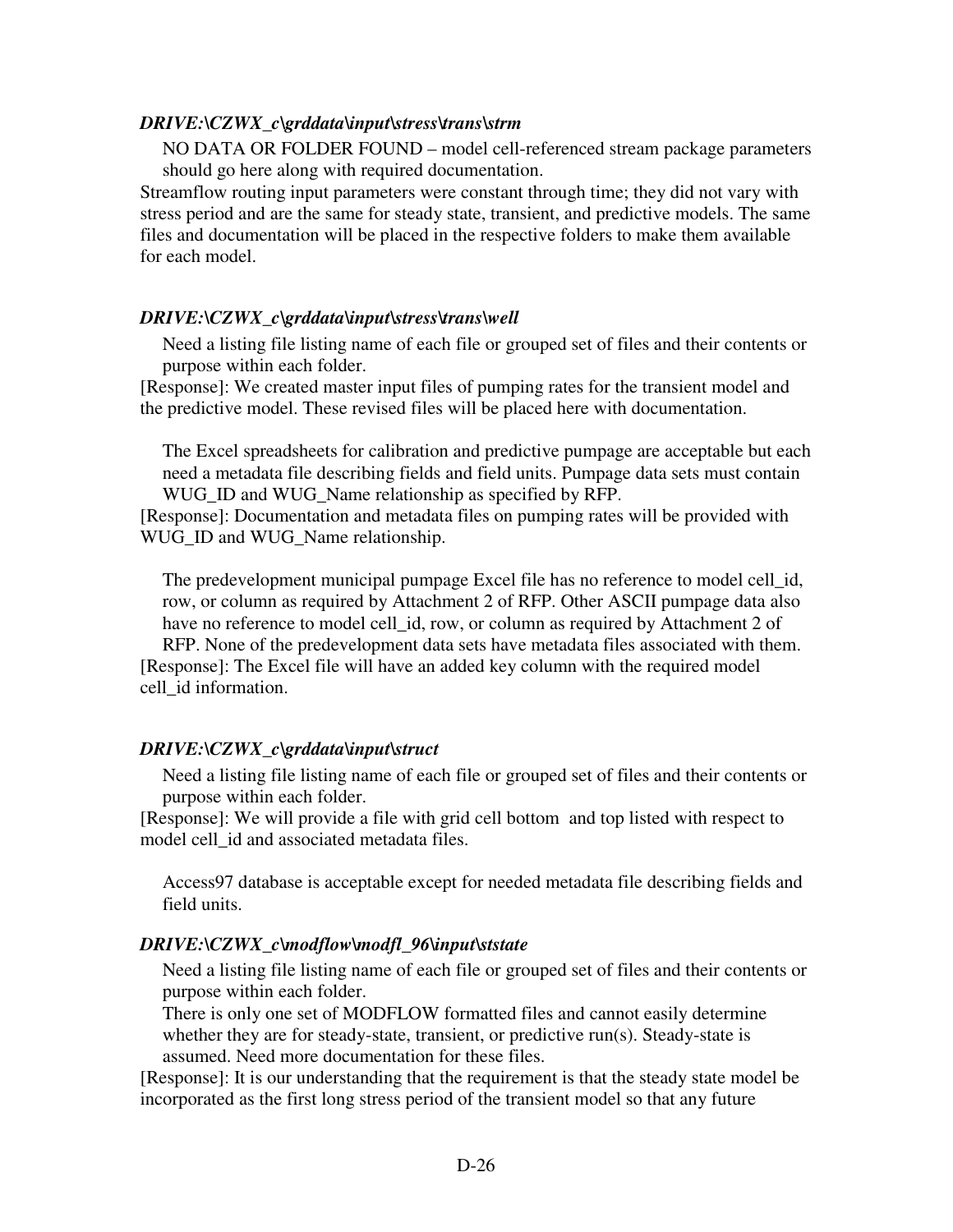changes will be readily incorporated. Therefore, the steady state model is the first stress period of the transient model. We have not separated these models for the purpose of the data model. The same MODFLOW files will be saved here as in the DRIVE:\CZWX\_c\modflow\modfl\_96\input\trans directory.

#### *DRIVE:\CZWX\_c\modflow\modfl\_96\input\trans*

NO DATA OR FOLDER FOUND – MODFLOW formatted ASCII files for transient runs should go here along with required documentation.

[Response]: It is our understanding that the requirement is that the steady state model be incorporated as the first long stress period of the transient model so that any future changes will be readily incorporated. Therefore, the first stress period of the transient model is the steady state run (100-yr long ). We have not separated these models for the purpose of the data model. The same MODFLOW files will be saved here as in the DRIVE:\CZWX\_c\modflow\modfl\_96\ input\ststate directory.

### *DRIVE:\CZWX\_c\modflow\modfl\_96\input\pred*

NO DATA OR FOLDER FOUND – MODFLOW formatted ASCII files for predictive runs should go here along with required documentation.

[Response]: The multiple predictive (2010, 2020, 2030, 2040, and 2050) MODFLOW model files will be saved here.

#### *DRIVE:\CZWX\_c\modflow\pmwin\_50\input\ststate*

Need a listing file listing name of each file or grouped set of files and their contents or purpose within each folder.

There is only one set of PMWIN5.0 formatted files and cannot easily determine whether they are for steady-state, transient, or predictive run(s). Steady-state is assumed. Need more documentation for these files.

[Response]: It is our understanding that the requirement is that the steady state model be incorporated as the first long stress period of the transient model so that any future changes will be readily incorporated. Therefore, the steady state model is the first stress period of the transient model. We have not separated these models for the purpose of the data model. The same PMWIN-5.3 files will be saved here as in the DRIVE:\CZWX\_c\modflow\modfl\_96\input\trans directory.

#### *DRIVE:\CZWX\_c\modflow\pmwin\_50\input\trans*

NO DATA OR FOLDER FOUND – PMWIN5.0 formatted files for transient runs should go here along with required documentation.

[Response]: It is our understanding that the requirement is that the steady state model be incorporated as the first long stress period of the transient model so that any future changes will be readily incorporated. Therefore, the first stress period of the transient model is the steady state run (100-yr long ). We have not separated these models for the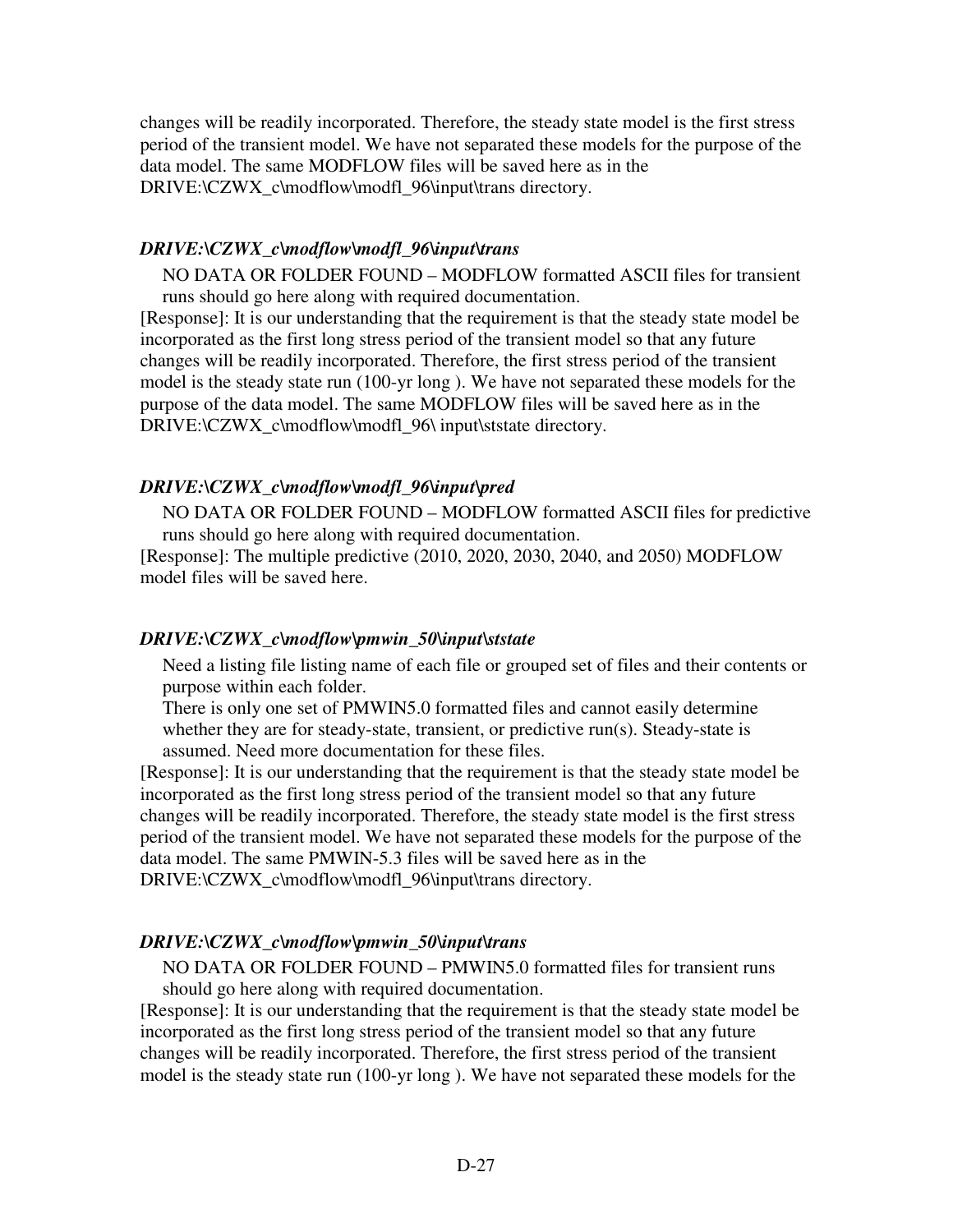purpose of the data model. The same PMWIN-5.3 files will be saved here as in the DRIVE:\CZWX\_c\modflow\modfl\_96\ input\ststate directory.

#### *DRIVE:\CZWX\_c\modflow\pmwin\_50\input\pred*

Need a listing file listing name of each file or grouped set of files and their contents or purpose within each folder.

PMWIN5.0 formatted files for predictive runs should go here along with required documentation.

[Response]: The multiple predictive (2010, 2020, 2030, 2040, and 2050) PMWIN-5.3 model files will be saved here.

#### *DRIVE:\CZWX\_c\modflow\pmwin\_50\refdxf*

Need a listing file listing name of each file or grouped set of files and their contents or purpose within each folder.

[Response]: Digital versions of the file listings will be included in the final data model for this directory and information the contents or purpose of each file will be included.

#### *DRIVE:\CZWX\_c\scrdata\bndy*

Need a listing file listing name of each file or grouped set of files and their contents or purpose within each folder.

[Response]: Digital versions of the file listings will be included in the final data model for this directory and information the contents or purpose of each file will be included.

Coverages may have incorrect spatial projection parameter (Datum should be NAD 83 instead of NAD 27).

[Response]: Please see comment in review summary.

Missing coverages for counties, census, and any other boundary(s) used in study or report.

[Response]: Coverage for counties, census, and any other boundaries will be moved or copied into this directory.

#### *DRIVE:\CZWX\_c\scrdata\clim*

Need a listing file listing name of each file or grouped set of files and their contents or purpose within each folder.

[Response]: Digital versions of the file listings will be included in the final data model for this directory and information the contents or purpose of each file will be included.

Coverages may have incorrect spatial projection parameter (Datum should be NAD 83 instead of NAD 27).

[Response]: Please see comment in review summary.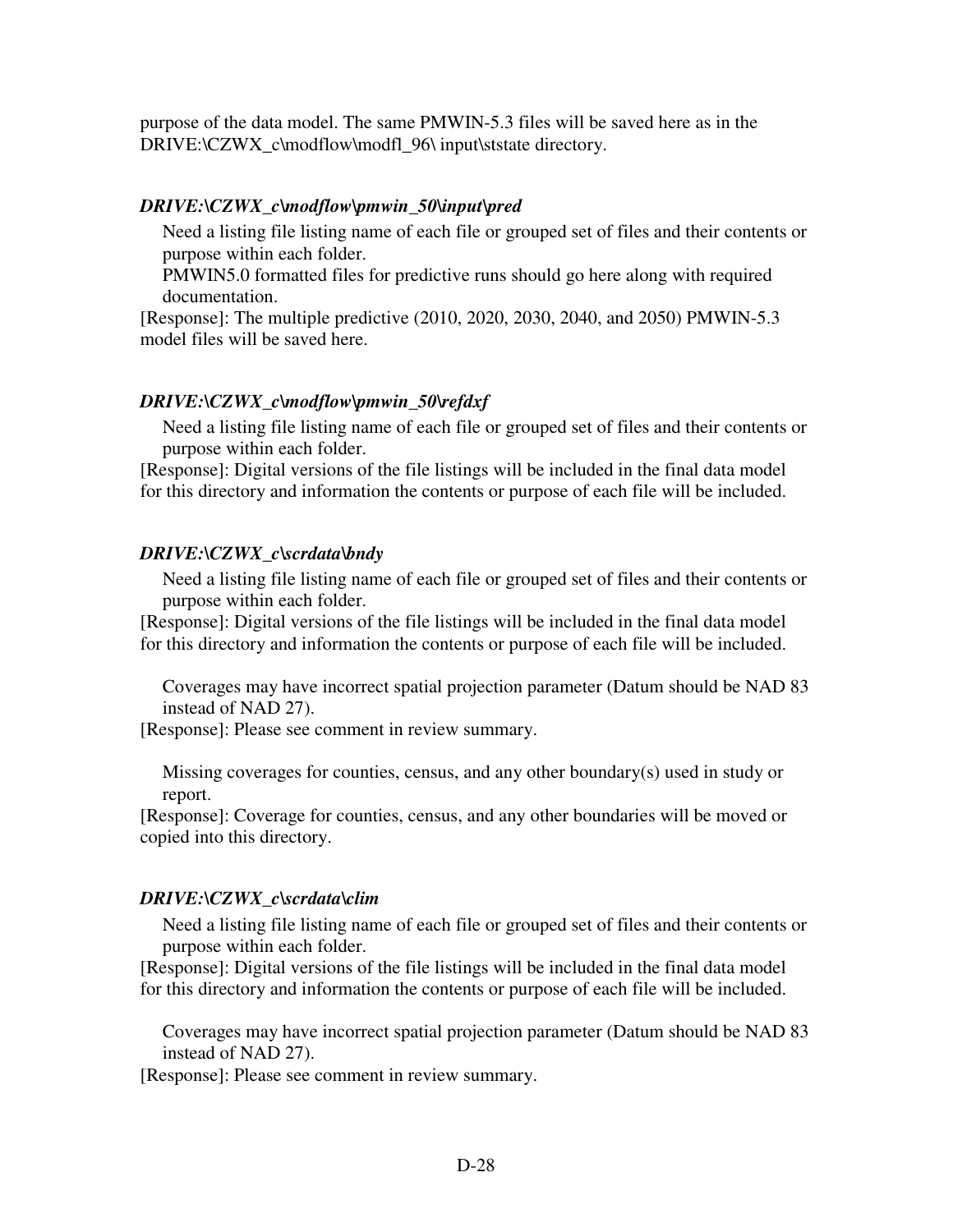If modelcells\_Netevaporation.xls was used for ET package, it should be located under DRIVE:\CZWX\_c\grddata\input\stress\trans\evt folder. [Response]: The files will be moved to the appropriate location.

The NOAA annualppt bystation allmodelboxes.xls file needs further explanation for each of the worksheets as well as purpose of this data set.

[Response]: Additional information will be provided for this and related files.

Unsure what purpose of modelgrid\_mergedwith\_soil&k&ppt.xls data is for (recharge or soils analysis?). This data set needs more detailed documentation with regard to purpose and processing method(s) for each worksheet. This data set also appears to be a copy of same named file under SOILS folder.

[Response]: This is a master file that brought together key information on precipitation and soils that was used to calculate recharge. Thus it has potential cross-listing value and was included in more than one directory. Additional information on the file and its purpose will be included.

#### *DRIVE:\CZWX\_c\scrdata\cnsv*

Need a listing file listing name of each file or grouped set of files and their contents or purpose within each folder.

[Response]: Digital versions of the file listings will be included in the final data model for this directory and information the contents or purpose of each file will be included.

Coverages may have incorrect spatial projection parameter (Datum should be NAD 83 instead of NAD 27).

[Response]: Please see comment in review summary.

Missing landuse coverage and associated documentation.

[Response]: Land use is one of the main conservation-file coverage. Its information will be relocated to this directory.

#### *DRIVE:\CZWX\_c\scrdata\geol*

Need a listing file listing name of each file or grouped set of files and their contents or purpose within each folder.

[Response]: Digital versions of the file listings will be included in the final data model for this directory and information the contents or purpose of each file will be included.

Coverages may have incorrect spatial projection parameter (Datum should be NAD 83 instead of NAD 27).

[Response]: Please see comment in review summary.

Data sets under NET\_SANDS folder should be located under the DRIVE:\CZWX\_c\scrdata\subhyd folder.

[Response]: The files will be moved to the appropriate location.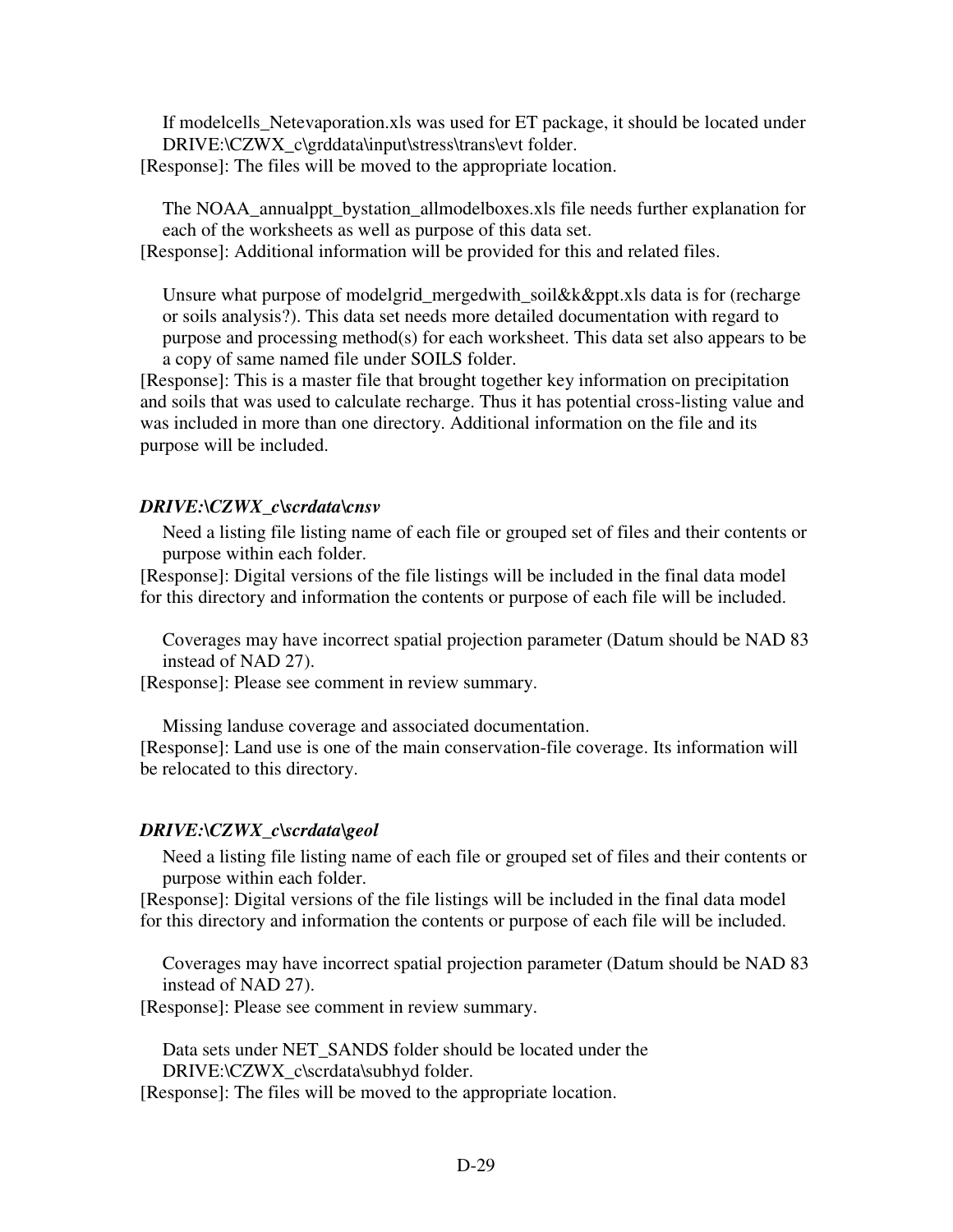Need structural surfaces interpreted from source point data sets. [Response]: Several disparate data sets used to map structure surface are spatially dissimilar, so merging them required both GIS and geostatistical software packages. Layer elevations were checked for vertical consistency by mapping layer thickness calculated with a triangulated irregular network method in AutoCAD. False points inserted at appropriate locations corrected areas with a vertical discrepancy. Layer elevations were extended to areas lacking geophysical control data by kriging layer thickness, recalculating layer elevations from the kriged surface, and merging the recalculated elevation surface into data-poor areas. The interpreted surface, therefore, was actually a back-calculation directly into the model grid cells.

No cross-sections used in study? If yes, cross-sections must be provided under this folder.

[Response]: Cross sections were prepared using paper photocopies of geophysical logs hung together on room-sized poster sections. Visual information from the sections was used to guide the contouring of structure data in map view. These cross sections were scanned and traced for the purpose of generating figures 15 and 16 in the report.

#### *DRIVE:\CZWX\_c\scrdata\geom*

Need a listing file listing name of each file or grouped set of files and their contents or purpose within each folder.

[Response]: Digital versions of the file listings will be included in the final data model for this directory and information the contents or purpose of each file will be included.

Coverages may have incorrect spatial projection parameter (Datum should be NAD 83 instead of NAD 27).

[Response]: Please see comment in review summary.

A physiography coverage is required by RFP.

[Response]: Please see comment in review summary. The study area lies entirely within the Interior Coastal Plains, part of the Gulf Coastal Plain, as stated in the draft report. A digitized version of a physiographic map was not required for development of the conceptual model or flow model.

#### *DRIVE:\CZWX\_c\scrdata\geop*

NO DATA FOUND – geophysical data should go here if used in study. [Response]: No digitized geophysical data were obtained for this study.

#### *DRIVE:\CZWX\_c\scrdata\soil*

Need a listing file listing name of each file or grouped set of files and their contents or purpose within each folder.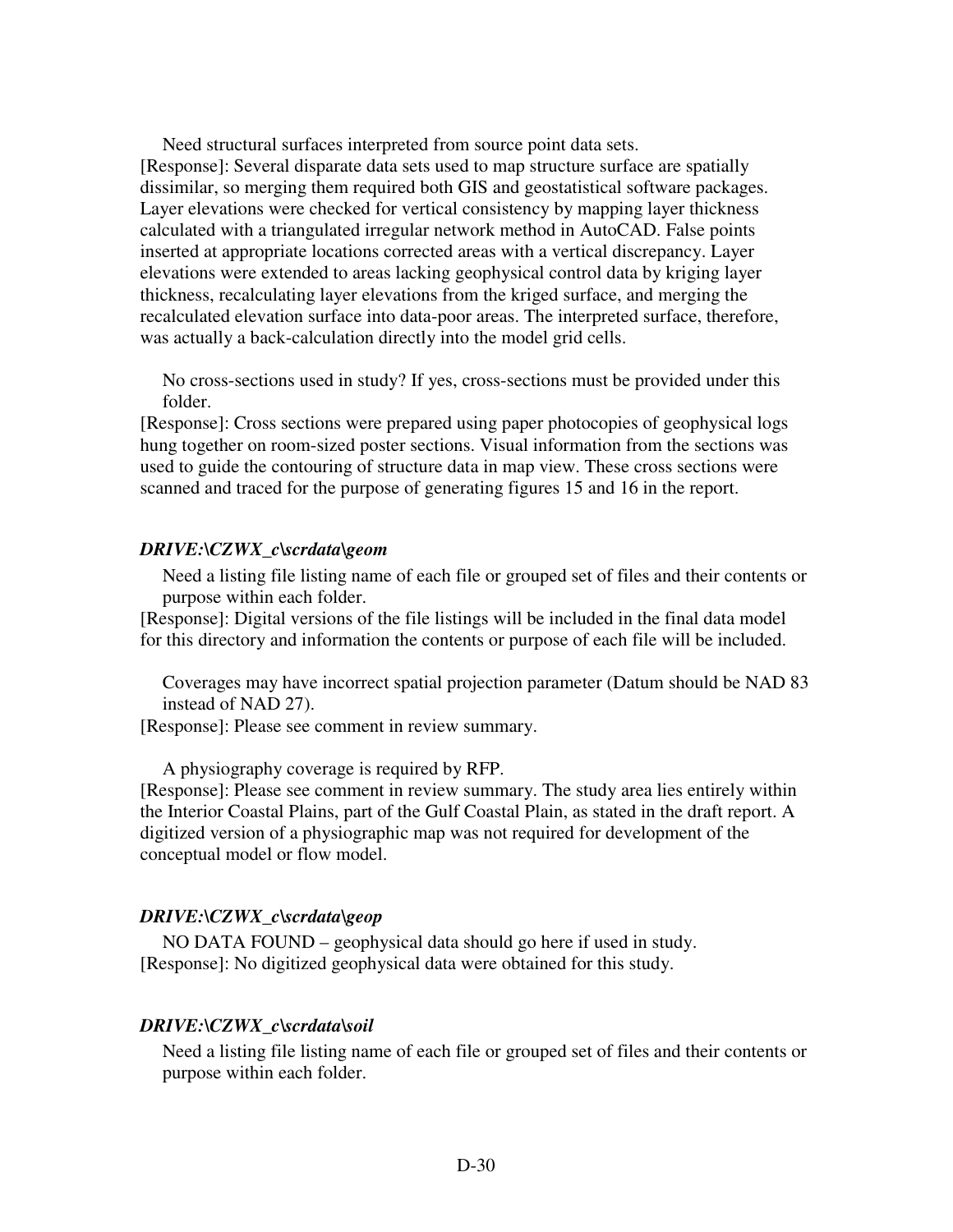[Response]: Digital versions of the file listings will be included in the final data model for this directory and information the contents or purpose of each file will be included.

Coverages may have incorrect spatial projection parameter (Datum should be NAD 83 instead of NAD 27).

[Response]: Please see comment in review summary.

The data set modelgrid\_mergedwith\_soil&k&ppt.xls needs more detailed

documentation with regard to purpose and processing method(s) for each worksheet. [Response]: This is a master file that brought together key information on precipitation and soils that was used to calculate recharge. Thus it has potential cross-listing value and was included in more than one directory. Additional information on the file and its purpose will be included.

### *DRIVE:\CZWX\_c\scrdata\subhyd*

Need a listing file listing name of each file or grouped set of files and their contents or purpose within each folder.

[Response]: Digital versions of the file listings will be included in the final data model for this directory and information the contents or purpose of each file will be included.

Coverages may have incorrect spatial projection parameter (Datum should be NAD 83 instead of NAD 27).

[Response]: Please see comment in review summary.

The various "county".xls files all need a column header in addition to correct metadata documentation for each file. They appear to be data dumps from the TWDB groundwater database.

[Response]: The "county".xls files were much used as a reference during this study. For example, to check whether reported formation of observation water wells were in the correct layer when they seemed to be out of calibration. Each county file has the basic information on well data, water levels, and water quality. The files are as downloaded from the TWDB web site, where they are posted without header information. We will add information from the TWDB Groundwater Data Dictionary defining the respective column headings.

Some of the header information is also missing from the calvertblufftds228\_gam.shp point coverage.

[Response]: This will be corrected.

Need source and intermediate derivative coverages used to spatially distribute stock, irrigation, and domestic other pumpage data. Pumpage data sets must contain WUG\_ID and WUG\_Name relationship as specified by RFP. Pumpage data must also be related to model layer(s).

[Response]: The various intermediate files in constructing the master pumping input files will be included and described and will include WUG\_ID and WUG\_Name information.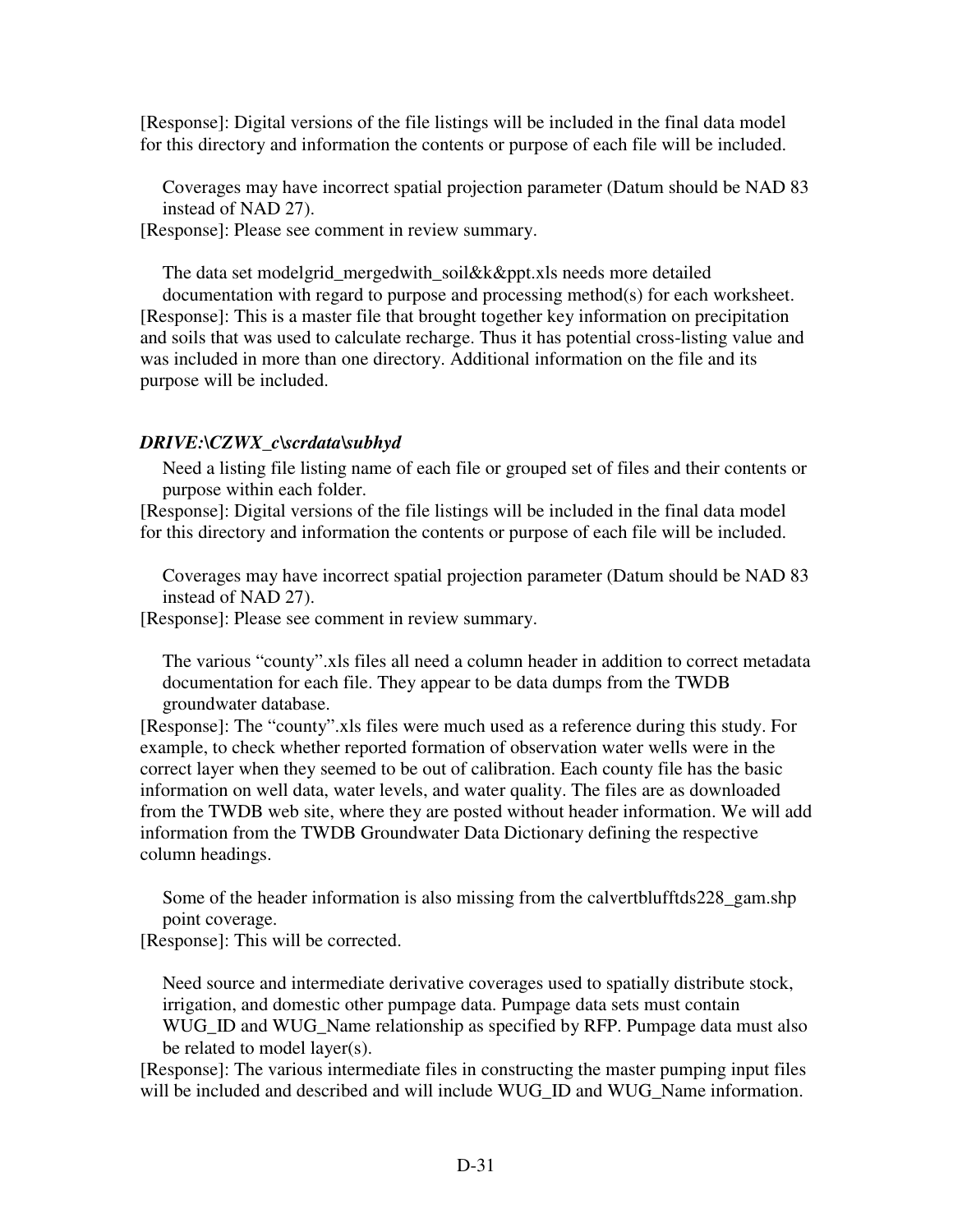Layer information is saved in the final pumping master file. Layer assignments for specific wells were checked by comparing aquifer code, if present, to position of the bottom of the well and layer elevation surfaces. Non-point source pumping was assigned on the basis of layer elevation and other assumptions.

Need spatially distributed water levels interpreted from point data as used in report. [Response]: We will provide the data files used in making maps and the derived Surfer files.

Need spatially distributed conductivity fields interpreted from point data as used in report.

[Response]: Hydraulic conductivity maps were composed from Mace and others (2000) point data, Ayers and Lewis (1985) maps of sandstone thickness, and digitized tracing of hand-drawn contours. These information were gridded in Surfer and back interpolated to the model grid. Further subjective adjustments were made during model calibration in the PMWIN and Excel environments.

Need spatially distributed specific yield and porosity fields if available and/or used in report.

[Response]: We will include the data from Mace and others (2000) in this directory.

Need to specify point coverage used for target water levels and hydrographs used for calibration and verification.

[Response]: We will include the ArcView shape files that listed the ~97 wells for which hydrographs were constructed. Hydrographs were built in Excel using a macro, which will be provided. Of these hydrographs we chose 40 that were representative for inclusion in the report.

# *DRIVE:\CZWX\_c\scrdata\surhyd*

Need a listing file listing name of each file or grouped set of files and their contents or purpose within each folder.

[Response]: Digital versions of the file listings will be included in the final data model for this directory and information the contents or purpose of each file will be included.

The GAM Reservoir Package Data\_0729.xls and GAM Reservoir Package Data\_0729.xls model grid referenced data sets and their associated metadata files belong in their appropriate folders under the folder

DRIVE:\CZWX\_c\grddata\input\stress\ as required by Attachment 2 of RFP. [Response]: The files will be moved to the appropriate location.

The Base Flow Index (BFI) computer program used to generate baseflow estimates must be included along with documentation.

[Response]: BFI is a public domain program and will be provided in a zipped format.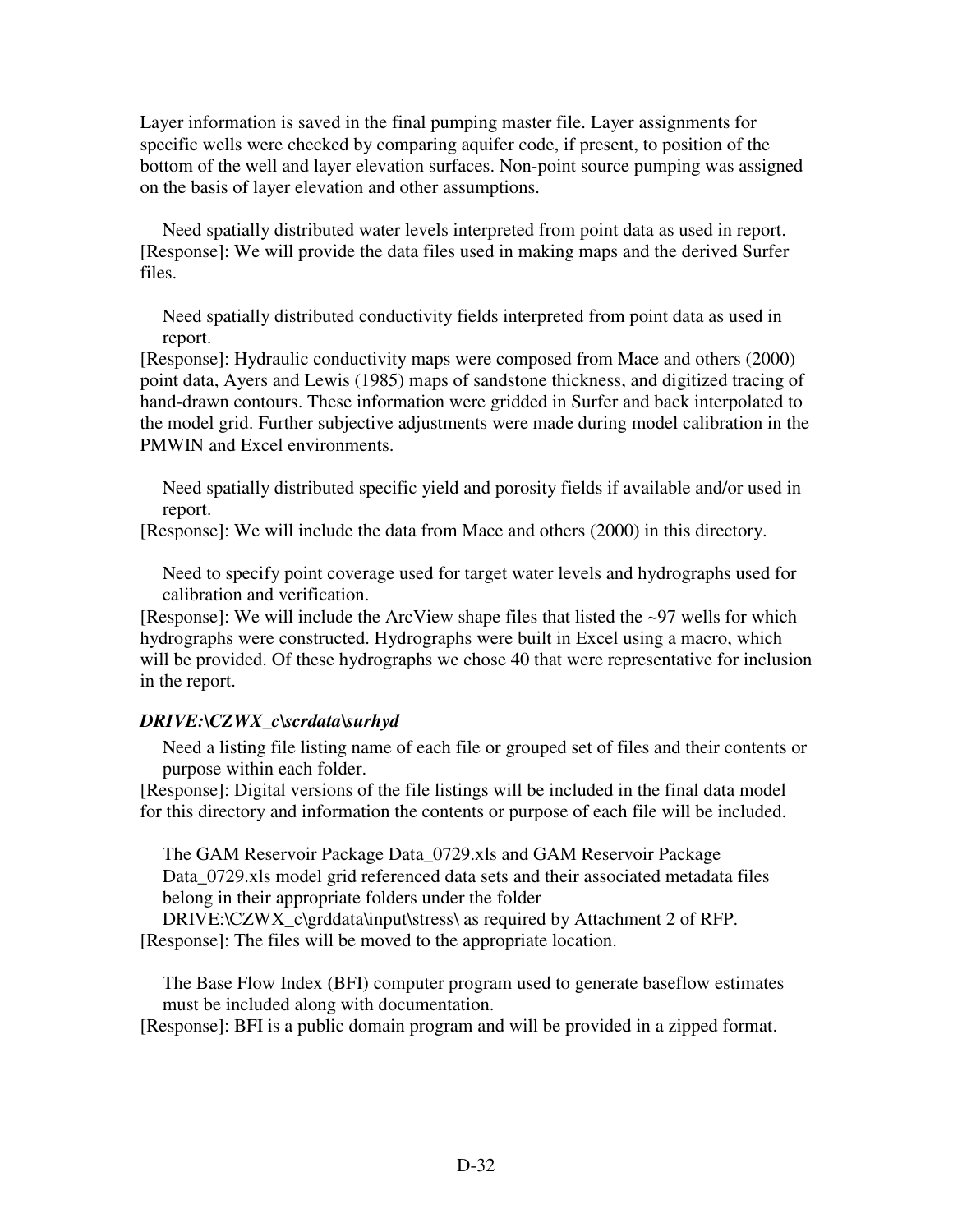The watershed\_clipped\_streams shape file does not appear to have complete coverage of study area nor is its purpose understood. Need better documentation and possibly complete coverage.

[Response]: We will download a new coverage of streams and provide in the data model to replace this.

Coverages may have incorrect spatial projection parameter (Datum should be NAD 83 instead of NAD 27).

[Response]: Please see comment in review summary.

Metadata files needed for each ArcView coverage rather than one metadata file for all coverages in addition to needing full spatial data parameter information (ie. NOT just "GAM coordinate system").

[Response]: Metadata files needed for each ArcView coverage will be provided.

Some of the coverages belong under the DRIVE:\CZWX\_c\scrdata\bndy\ folder such as the tx\_cntys\_2m\_albers, tx\_state\_2m\_albers, grid\_gam, and carizo\_gam shape files.

[Response]: The files will be moved to the appropriate location.

Finally, it appears that the coverages may not have been projected correctly since the state and county coverages do not match up exactly with GAM coordinate system. [Response]: Please see comment in review summary.

#### *DRIVE:\CZWX\_c\scrdata\tran*

Need a listing file listing name of each file or grouped set of files and their contents or purpose within each folder otherwise, these files are acceptable.

[Response]: Digital versions of the file listings will be included in the final data model for this directory and information the contents or purpose of each file will be included.

Coverages may have incorrect spatial projection parameter (Datum should be NAD 83 instead of NAD 27).

[Response]: Please see comment in review summary.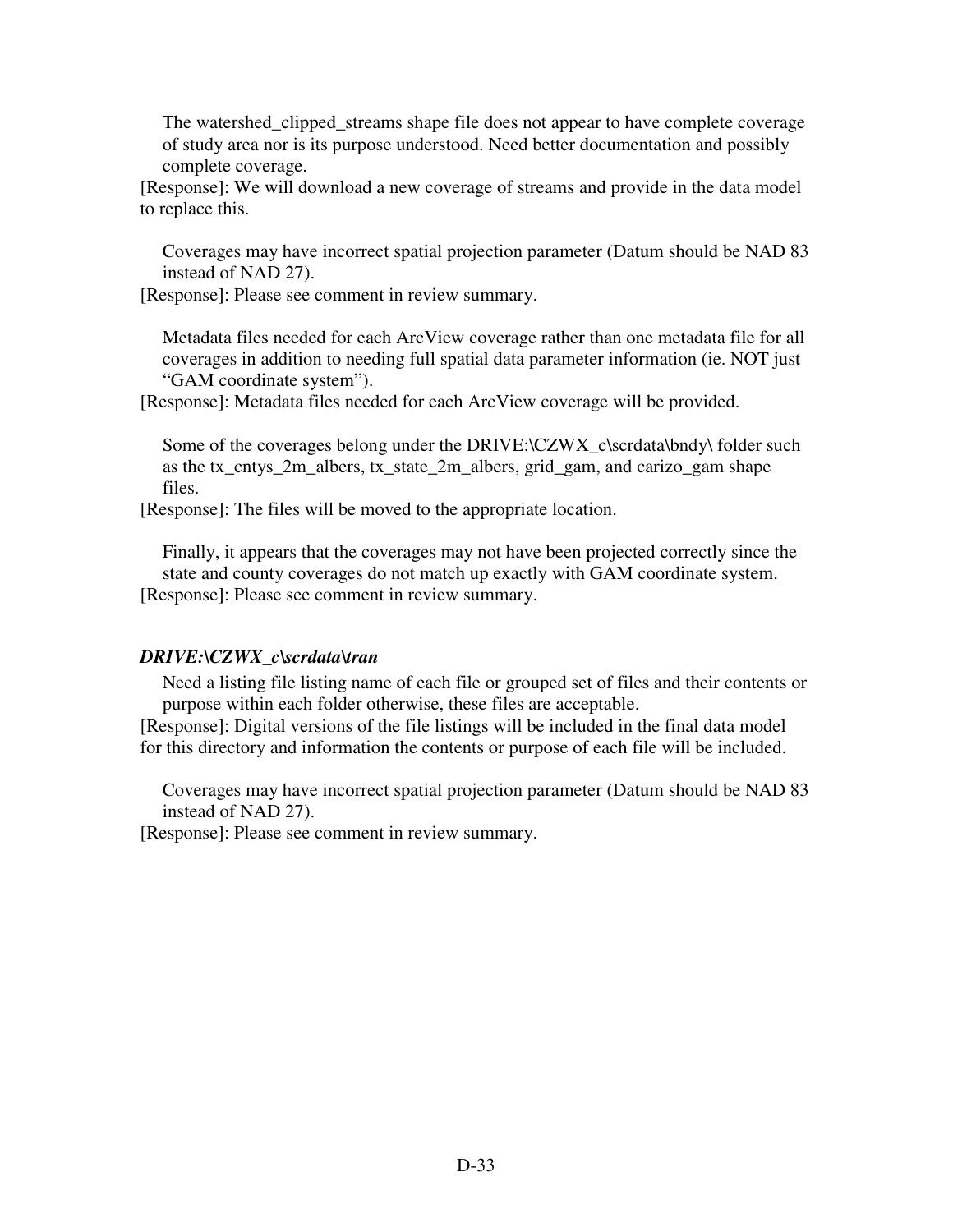# **DRAFT FINAL REPORT**

Comments pertaining to the Draft Final Report were provided on February 6, 2003. Comments in quotes (" ") paraphrase comments previously made on the Draft Report as cited above in this appendix. Numbering refers to original numbering of comments on the Draft Report. Page numbers refer to pages in the Draft Final Report.

# *DRAFT REPORT - OVERALL COMMENTS*

4. "Additional discussion on how the predictive pumping was assigned would be useful and was requested by a stakeholder." Please change "…water user groups listed in the WUG's listed in the SWP…" on p. 157 to "…water user groups listed in the SWP…" or something appropriate.

[Response]:Redundancy eliminated and text revised to state " water user groups listed in the SWP…"

#### *DRAFT REPORT- 2.0 STUDY AREA*

5. "Figures 7, 8, and 9: Please add a reference to the data source to the figure." This comment was not addressed. Reference cited in comment, but the figures still require a reference.

[Response]:References given in responses to comments have been added to the figure captions.

#### *DRAFT REPORT - 4.0: HYDROLOGIC SETTING*

11. "Section 4.4.1, page 55: Unclear how reported water levels in the College-Bryan Station well field were adjusted. Please explain in more detail." Please also include a page number for the Anderson and Woessner reference.

[Response]:The citation to Anderson and Woessner (1992, p. 147-149) has been added to the text.

#### *DRAFT REPORT - 6.0: MODEL DESIGN*

5. "Section 6.3.2,  $3<sup>rd</sup>$  paragraph: 'Hydraulic conductance is the product of the width, length, and thickness of the alluvium.' This is incorrect. Please include the correct definition of hydraulic conductance." Hydraulic conductance is also a function of hydraulic conductivity.

[Response]:The text has been revised to state that " hydraulic conductance is a function of the length, width, thickness, and hydraulic conductivity of the alluvium…(Harbaugh and McDonald (1996)."

11. "Section 6.3.5, page 142: 'GHB conductance was set to the value of aquifer transmissivity.' Hydraulic conductance is not equivalent to transmissivity. Please review how conductance was assigned to the model." Although the dimensions of